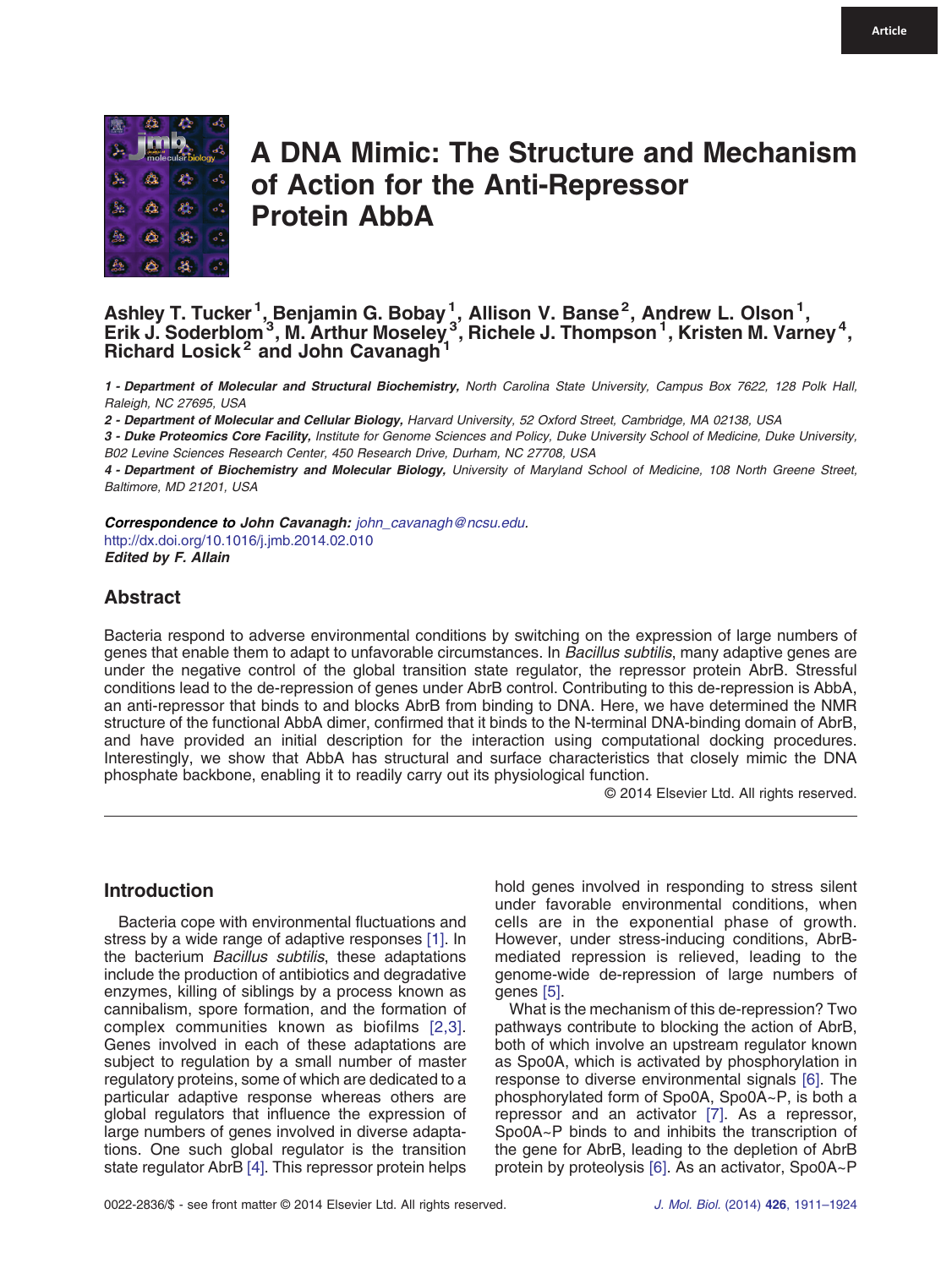switches on the gene for an anti-repressor known as AbbA that directly binds to AbrB and blocks its ability to bind to DNA [\[8\].](#page-12-0)

Just how the binding of AbbA to AbrB inactivates the repressor has been unclear.

In this work, we have determined the high-resolution NMR structure of the functional AbbA dimer, analyzed its interactions with AbrB, and developed the first detailed mechanistic model for how AbbA is able to perform its physiological role based on these data. Unexpectedly, AbbA has surface characteristics that imitate the DNA phosphate backbone and directly interacts with AbrB residues involved in contacting DNA. We conclude that AbbA executes its functional responsibilities by virtue of it being a DNA mimetic.

# **Results**

#### AbbA amino acid content

The wild-type sequence of AbbA from B. subtilis exhibits several interesting features. The sequence is 65 residues in length and, of these residues, 20 are defined as being electrostatic (D, E, K, and R). Of these electrostatic residues, over half (12 out of 20) are negative. This suggests that AbbA likely has significant electrostatic surface character and may use this property for interacting with binding partners. AbbA's sequence was run through a BLAST search on the PDB and no significant similar protein sequences were identified.

#### AbbA is a dimer

Size-exclusion liquid chromatography (SELC) and native mass spectrometry were used to determine the oligomerization state of AbbA. The expected molecular mass of the AbbA monomer is 7979 Da. The SELC elution profile shows AbbA to be dimeric (Supplementary Fig. 1). The expected molecular mass of AbbA as a dimer is 15,958 Da. The calculated experimental molecular mass from SELC is 17,847 Da. Such differences in expected and experimental molecular masses determined by SELC are well known. SELC separates molecules based on size and shape. If a protein's hydrodynamic radius is not perfectly spherical, the experimentally calculated molecular mass often varies slightly from the expected value. The AbbA dimer was the only oligomeric form of the protein observed in all SELC experiments at all concentrations studied (1 mM to 12.5 μM). These data suggest that AbbA exists solely as a dimer.

In order to confirm its dimeric state, AbbA was also examined using a method independent of shape, native mass spectrometry. Analysis shows that AbbA ion species included both monomers and

dimers at a cone voltage of 20 V (Supplementary Fig. 2). Monomeric AbbA shows an  $m/z$  ion series of  $+10$  to  $+3$  ( $m/z$  values, 800.76–2669.80), which, upon transformation, gives a relative molecular mass of 7979.2 Da (expected, 7979 Da). Dimeric AbbA shows an  $m/z$  ion series of +11 to +5 ( $m/z$  values, 1452.9–3203.9), which, upon transformation, gives a relative molecular mass of 15,988.1 Da (expected, 15,958 Da). The differences in expected and relative molecular masses are the result of peak broadening in the spectra caused by using reduced desolvation energy (20 V). This is performed in order to preserve the dimeric species. The monomeric state seen in Supplementary Fig. 2 is an artifact of the dissociation of non-covalent complexes in the source region. Overall, these data suggest that AbbA exists solely as a dimer.

### AbbA binds to the N-terminal DNA-binding domain of AbrB

Previous studies have shown that AbbA binds to full-length AbrB [\[8\].](#page-12-0) Here, SELC was used to confirm whether AbbA bound to the N-terminal or C-terminal domain of AbrB. The N-terminal DNA-binding domain of AbrB (AbrBN) consists of residues 1–53. The C-terminal multimerization domain of AbrB (AbrBC) consists of residues 54–94. Analysis of size-exclusion chromatography (Supplementary Fig. 3a) shows that AbbA and AbrBN eluted with individual apparent molecular masses of 18.8 kDa and 10.9 kDa, respectively, which is consistent with the formation of homodimers in solution. The AbbA:AbrBN complex eluted at an apparent molecular mass of 23.7 kDa. The expected molecular mass of the complex is 28.1 kDa; however, the differences in experimental and expected molecular masses can be ascribed to the shape and/or hydrodynamic radius of the complex. Supplementary Fig. 3b shows that dimeric AbrBC elutes at an apparent molecular mass of 14.7 kDa. The expected molecular mass of an AbbA:AbrBC complex is 25.8 kDa, which was not seen in the chromatograph of combined AbbA and AbrBC. The combined sample eluted at an apparent molecular mass of 17.4 kDa. Consequently, the SELC studies suggest that AbbA targets the N-terminal DNA-binding domain of AbrB exclusively.

## AbrBN residues R8, R15, and R23 are critical for binding AbbA

Previous mutagenic and structural analyses identified four conserved arginine residues (R8, R15, R23, and R24) as critical for AbrB's ability to bind DNA [\[9,10\].](#page-12-0) To investigate if these residues were also important for AbbA binding, we purified wildtype His<sub>6</sub>-AbrB, His<sub>6</sub>-AbrB<sup>R8A</sup>, His<sub>6</sub>-AbrB<sup>R15A</sup>, His<sub>6</sub>-AbrB<sup>R23A</sup>, and His<sub>6</sub>-AbrB<sup>R24A</sup>. Each of these proteins were incubated with purified AbbA, applied to a Ni-NTA agarose affinity column, and eluted with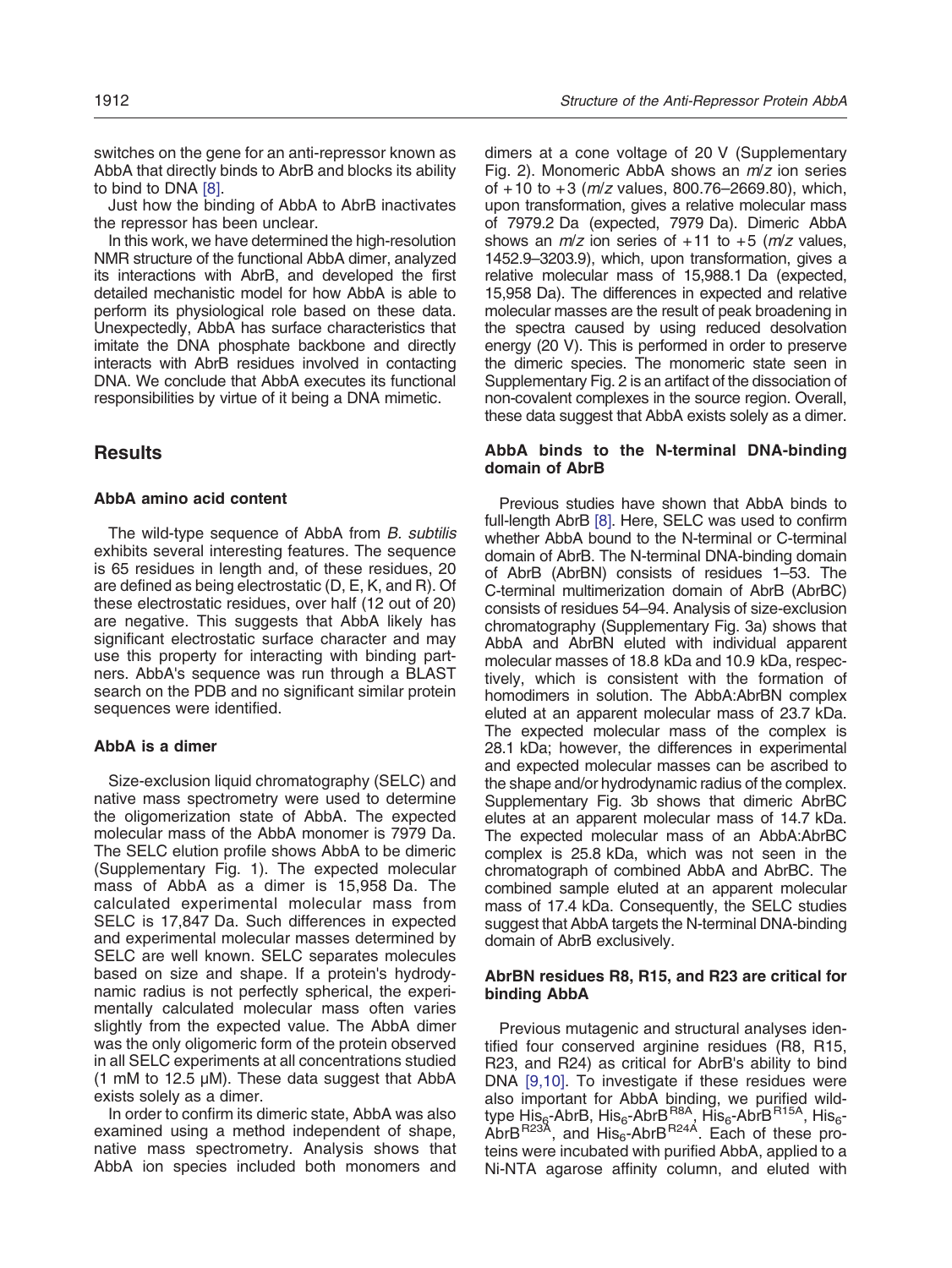imidazole. AbbA was retained on the column when either wild-type His $_6$ -AbrB or His $_6$ -AbrB<sup>R24A</sup> was used, but AbbA was not retained on the column with Abr $B^{R8A}$ , Abr $B^{R15A}$ , or Abr $B^{R23A}$  (Fig. 1a). Thus, it appears that three of the four conserved arginine residues in AbrB critical for DNA binding (R8, R15, and R23) are required for binding to AbbA as well [\[4\]](#page-11-0).

#### AbbA binds to AbrB with a  $K_d$  that is competitive with DNA

In order to determine if the AbbA:AbrB interaction is competitive with AbrB:DNA interactions, we used isothermal titration calorimetry (ITC) to obtain the dissociation constant  $(K_d)$  for the binding between AbrB and AbbA.  $K_d$  values for a variety of AbrB:DNA complexes have been measured previously [\[11,12\]](#page-12-0). The  $K_d$  values for AbrB binding to six different target promoters have been measured in the range 6– 43 nM (average  $K_d$  of 25 nM; average length of 361 bp). Figure 1b shows representative ITC data for the full-length AbbA: AbrB binding event. The  $K_d$ for the interaction was found to be in the range 11– 21 nM (average  $K_d$  of 16 nM) with N values ranging from 0.868 to 0.969 (average N value of 0.9185). The stoichiometry of the interaction is addressed in greater detail below with analytical ultracentrifugation (AUC) experiments. This  $K_d$  range suggests that the AbbA:AbrB interaction is extremely competitive with AbrB:DNA interactions.

## NMR structural characterization of AbbA

Chemical shift assignments for AbbA were obtained for 92% of the backbone resonance (HN, N, C $^{\alpha}$ , and C')

and 94% of the total atoms (including side chains); missing assignments were at the N-terminus (residues 1–3) and loop 1 between helices 1 and 2 (residues 26-32). The <sup>1</sup>H-<sup>15</sup>N heteronuclear single quantum coherence (HSQC) spectrum of AbbA shows good spectral dispersion and all NH resonances were assigned with the exception of 1–3, 26, 29, and 30 (Supplementary Fig. 4). Statistics for the 10 lowest energy structures of AbbA are shown in [Table 1](#page-3-0). These structures were determined with a total of 1846 nuclear Overhauser enhancements (NOEs) of which 336 were intraresidue, 578 were sequential, 426 were medium range, and 406 were long range. We determined 98 intermolecular NOEs using 13C-NOE spectroscopy (NOESY)-HSQC isotope-filtered experiment on a sample composed of a mixture of  $13C/15N$  labeled AbbA and  $12^{\circ}C/14N$  AbbA. The final 10 structures had zero NOE, hydrogen bond, and dihedral violations per structure. The structural ensemble showed an average  $C^{\alpha}$  root-mean-square deviation (r.m.s.d.) of  $0.428 \pm 0.075$  Å for secondary structure (backbone atoms) and of 0.861  $\pm$  0.106 Å for secondary structure (heavy atoms; i.e., all non hydrogen atoms). PSVS (Protein Structure Validation Server), MolProbity, WHATCHECK, and PROCHECK were used to analyze the ensemble that was subsequently determined to be of good quality [\(Table 1\)](#page-3-0) [\[13](#page-12-0)–16]. Ramachandran analysis confirmed that 99.5% of residues lie within the generously allowed or better conformational space. An overlay of the 10 lowest energy structures is shown in [Fig. 2](#page-3-0). The monomeric subunit is composed of three α-helices between residues 17–25 (α1), 31–45 (α2), and 51–67 ( $α3$ ) with two loop regions between residues 26–30 (L1) and 46–50 (L2) and relatively unstructured first 15 residues on the N-terminus.



**Fig. 1.** Binding specificity and affinity of AbbA and AbrB. (a) Purified AbbA was incubated with purified wild-type<br>His<sub>6</sub>-AbrB, His<sub>6</sub>-AbrB<sup>R8A</sup>, His<sub>6</sub>-AbrB<sup>R15A</sup>, His<sub>6</sub>-AbrB<sup>R23A</sup>, or His<sub>6</sub>- AbrB<sup>P224</sup>A and applied t The presence of AbbA, wild-type His<sub>6</sub>-AbrB, His<sub>6</sub>-AbrB<sup>R8A</sup>, His<sub>6</sub>-AbrB<sup>R15A</sup>, His<sub>6</sub>-AbrB<sup>R23A</sup>, and His<sub>6</sub>-AbrB<sup>R24A</sup> was monitored in the load (L), flow-through (FT), wash (W), and eluate (E) by Coomassie staining. Elution fractions were concentrated 5-fold relative to the load. (b) ITC binding isotherms of the AbbA:AbrB interaction.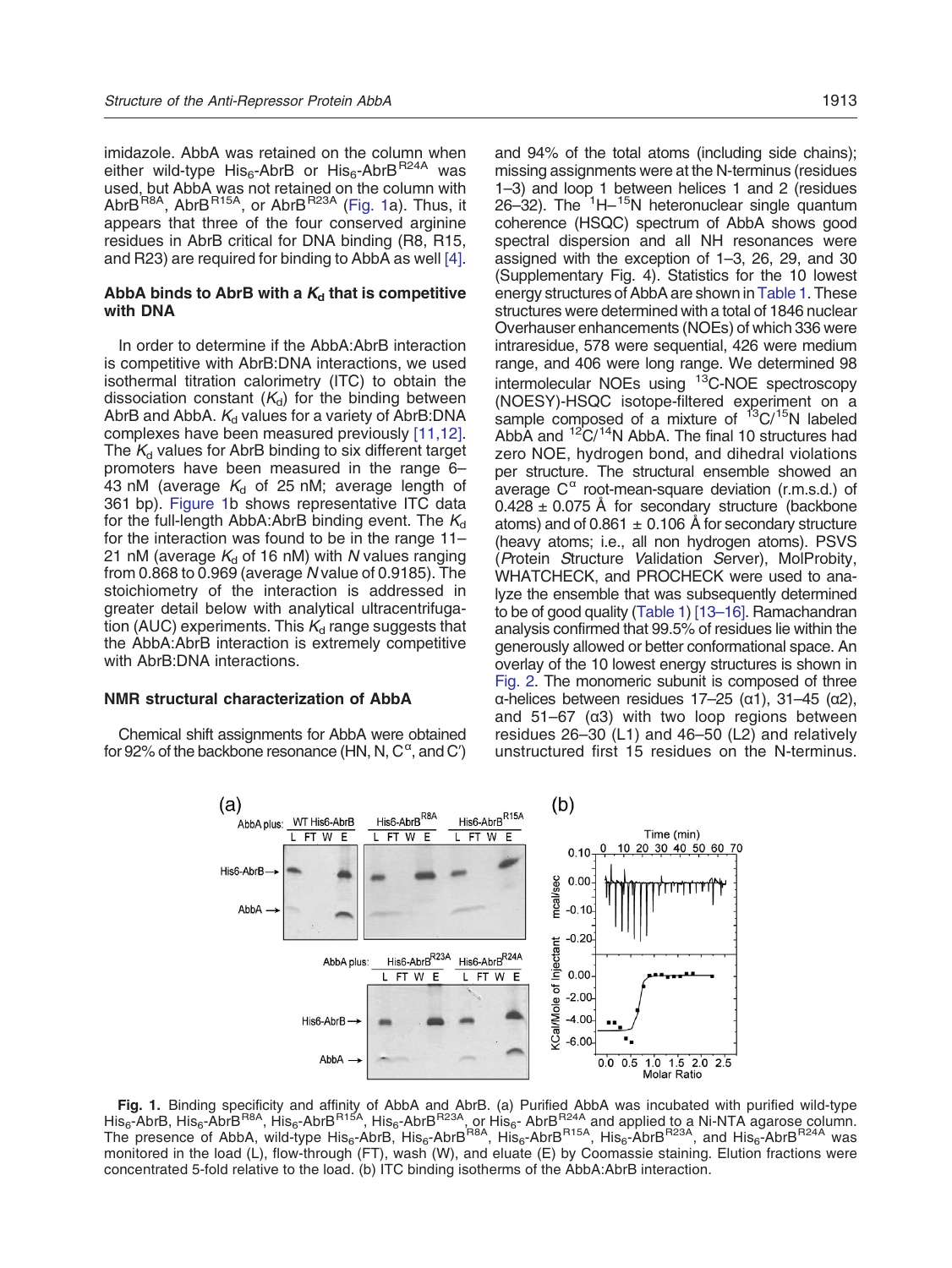<span id="page-3-0"></span>

| <b>Table 1. NMR and refinement statistics for AbbA.</b> |
|---------------------------------------------------------|
|---------------------------------------------------------|

|  | NMR distance and dihedral constraints |
|--|---------------------------------------|
|--|---------------------------------------|

| Distance constraints                       |                    |
|--------------------------------------------|--------------------|
| <b>Total NOE</b>                           | 1846               |
| Intraresidue                               | 336                |
| Interresidue                               | 1510               |
| Sequential $(li - j) = 1$                  | 578                |
| Medium range $(\vert i - j \vert < 4)$     | 426                |
| Long range $( i - j  > 5)$                 | 406                |
| Intermolecular                             | 98                 |
| Hydrogen bonds                             | 96                 |
| Dihedral angles $(\varphi,\psi)$           | 142                |
| $1DNH$ RDCs                                | 74                 |
| Correlation coefficient (%)                | $0.937 \pm 0.002$  |
| $Q_{\text{normalized}}$ (%)                | $10.992 \pm 0.217$ |
| Structure statistics                       |                    |
| Violations (mean and S.D.)                 |                    |
| Distance constraints (A)                   | $0.08 \pm 0.03$    |
| Dihedral angle constraints $(2)^a$         | N/A                |
| Maximum dihedral angle violation $(9)^a$   | N/A                |
| Maximum distance constraint violation (Å)  | 0.179              |
| Deviations from idealized geometry         |                    |
| Bond lengths (A)                           | $0.014 \pm 0.0008$ |
| Bond angles $(°)$                          | $2.30 \pm 0.009$   |
| Improper Z-score <sup>b</sup>              | 1.001              |
| Average pairwise r.m.s.d. <sup>c</sup> (Å) |                    |
| Heavy                                      | $0.861 \pm 0.106$  |
| <b>Backbone</b>                            | $0.428 \pm 0.075$  |

a No dihedral angle violations.<br>
b As calculated by WHATCHECK [\[16\]](#page-12-0).<br>
c Pairwise r.m.s.d. was calculated among 10 refined structures (over residues 15–65 from each monomer).

From this point on, residues in the second monomeric subunit of the AbbA homodimer will be identified by a prime superscript (′).

The dimer quaternary structure has extensive interactions between the individual AbbA monomers. The second and third helices on each monomeric subunit comprise the majority of the intermolecular interface. Dimer interface interactions are defined by a range of NOEs among E33-F64′; L34-F64′; S36-Y61′ and F64′; S37-Y61′, F64′, and R65′; I39-I39′, L57′, V58′, and Y61′; N40-W61′ and R65′; T43-Y54′; and T44-V58′ and Y61′ (Supplementary Table 1). Upon dimerization, a surface area of 770.3  $A<sup>2</sup>$  from each monomeric subunit becomes buried through notable hydrophobic interactions between helices α2, α3, α2′, and α3′. The helices lie at an angle ~ 50° and ~ 70° to each other across the interface (comparing α2 to α2′ and α3 to α3′, respectively). A smaller amount of hydrophobic interactions are also found between α1 and α2 (α1′ and α2′) (Supplementary Fig. 5a). The AbbA sequence has 12 negatively charged residues (D and E) per monomer that are primarily distributed in the first 30 residues and in the last 10 residues, indicating a functionally charged domain (Supplementary Fig. 5b).

To both query the uniqueness of the dimeric AbbA structure and assist in the identification/characterization of the dimerization interface, we ran the monomeric



Fig. 2. The NMR solution structure of AbbA. (a) The lowest 10 energy structures. One monomer is colored blue to green whereas the other monomer is colored yellow to red. (b) A stereogram of the lowest 10 energy structures of unbound AbbA. Pertinent helices and loops are identified.

structure of AbbA through the DALI server. Initial structure calculations for AbbA focused on a single monomeric unit and composed of dihedral constraints, J-coupling constants, and carbon (120 ms mixing time) and nitrogen NOESY experiments (120 and 150 ms mixing times). This structure was then run through the DALI Web server program to search the PDB for "like" structures [\[17\].](#page-12-0) Through DALI, we obtained one significant structural similarity hit with similar amino acid length, 2JS1 (solution NMR structure of the homodimer protein YVFG from B. subtilis). 2JS1 is a dimeric protein of 80 residues in length, described as an "uncharacterized protein" in UniProt, and has a 52% similar or better residue alignment with AbbA (14% identity, 28% strongly similar, 10% weakly similar, and 48% dissimilar). These results were used along with the <sup>13</sup>C-NOESY-HSQC isotope-filtered experiment NOEs to drive the characterization of the unknown structure and dimerization interface of AbbA in solution.

## Chemical crosslinking and mass spectrometry of the AbbA:AbrBN complex

Chemical crosslinking studies between pairs of primary amines (lysines) and carboxyl (glutamates and aspartates) to primary amines were used to help characterize the interface between AbbA and AbrBN. Chemical crosslinkers of varying lengths have been used previously to map three-dimensional (3D)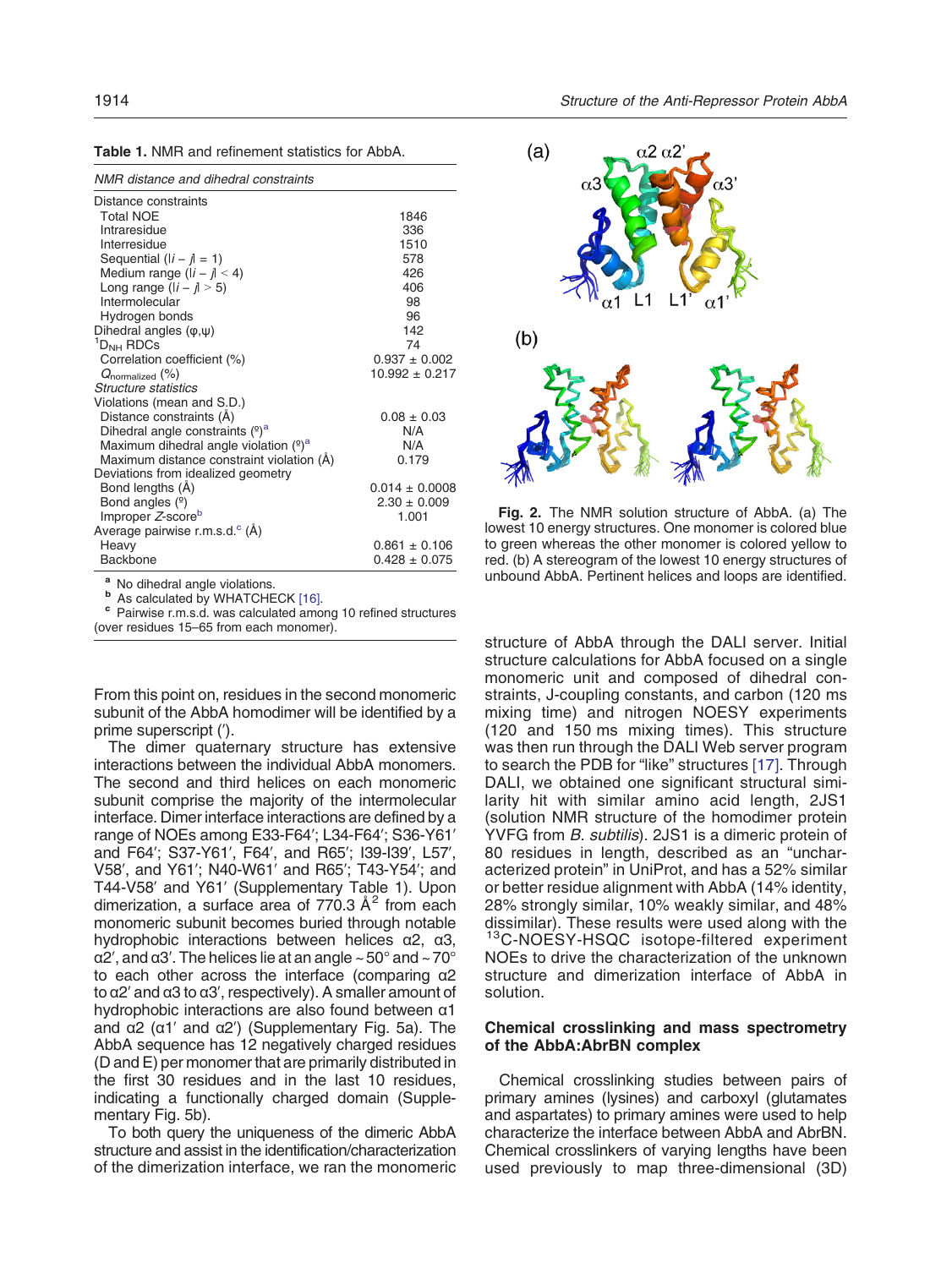structures of proteins and protein complexes [\[18](#page-12-0)–21]. Specifically, three chemical crosslinkers were employed: (i) bis(sulfosuccinimidyl)suberate (BS3), with a spacer length of 11.4  $\AA$ ; (ii) disuccinimidyl glutarate (DSG), with a spacer length of 7.7 Å; and (iii) 1-ethyl-3-(3-dimethylaminopropyl)carbodiimide hydrochloride (EDC), which is a zero-length spacer. Supplementary Fig. 6 shows the crosslinked complexes analyzed via SDS-PAGE. Multiple bands corresponding to crosslinked complexes were present. Bands with molecular masses above 28 kDa were considered aggregation artifacts since little/no crosslinked species were detected when analyzed (data not shown). The bands below 14 kDa are non-crosslinked monomers and uncomplexed crosslinked dimers. The target bands corresponding to an AbbA homodimer bound to an AbrBN homodimer in the 20- to 28-kDa range were analyzed via mass spectrometry.

Both AbbA and AbrBN were present in all the bands analyzed. A list of the through-space crosslinks between AbbA and AbrBN are listed in Supplementary Table 2. In the BS3 band, one intrapeptide crosslink and no through-space crosslinks were detected. In the DSG band, one throughspace crosslink between AbbA and AbrBN was detected. Ordinarily, amine-to-amine crosslinking is the most commonly used crosslinking chemistry; however, this method proved inadequate in this study due to the lack of appropriately positioned lysine residues in each protein. While AbrBN contains eight lysines and/or free amines dispersed throughout the protein (K2, K9, K31, K42, K46, K47, K49, and M1), AbbA contains only five lysines and/or free amines (K19, K47, K55, K56, and G1) with each presumably distal to the interaction site. On the other hand, the EDC crosslinker (carboxyl-to-amine) provided a wealth of information due to AbbA's favorable acidic sequence characteristics (12 acidic residues per monomer clustered around the presumed interaction site) and AbrBN's dispersion of lysine residues (Supplementary Fig. 5b). In the EDC band at ~ 28 kDa, there were eight through-space crosslinks between AbbA and AbrBN detected. In the ~ 20-kDa band, there were seven through-space crosslinks between AbbA and AbrBN detected. The two EDC bands had five crosslinks in common, which is an indication that these bands contained very similar species with respect to conformation/ structure (Supplementary Table 2). The majority of the crosslinks suggest close contacts between residue E11, E15, and G1 and the C-terminal end of α3 (D62 and E67) of AbbA and the DNA-binding interface composed of β1, L1, and L2′ of AbrBN (K9, E12, and E30, respectively) [\[4\]](#page-11-0). There were two crosslinks to K55 of AbbA from D11 and E30 of AbrBN that are not within the proposed binding region. These crosslinks are likely artifacts due to the high protein concentrations used in the experiments.

## Sedimentation equilibrium of the AbbA:AbrBN complex

Sedimentation equilibrium AUC was used to confirm the stoichiometry of the AbbA and AbrBN complex (Supplementary Fig. 7). The resulting mass-averaged molecular mass values at equilibrium were  $18,024 \pm 355$  Da for AbbA, 11,644  $\pm$ 305 Da for AbrBN, and  $27,607 \pm 280$  Da for the AbbA:AbrBN complex. The individual molecular masses for AbbA and AbrBN indicate values close to their expected homodimeric molecular masses of 15,958 Da and 12,200 Da, respectively. Based on the molecular mass results from the AbbA: AbrBN complex, there is a 2:2 stoichiometric ratio (i.e., one AbbA homodimer binds to one AbrBN homodimer).

## Modeling the interaction between AbbA and AbrBN

The HADDOCK molecular docking approach was employed to develop a structural model of the interaction between AbbA and AbrBN (PDB codes: 2LZF and 1Z0R) [\[22\].](#page-12-0) Restraints for the docking came from the mutational and crosslinking mass spectrometry data discussed above and surface accessibility information [\[23\].](#page-12-0) The molecular docking between AbbA and AbrBN resulted in five clusters of docked structures based on a maximum  $C^{\alpha}$  r.m.s.d. of 5.5 Å and a minimum of four structures per cluster. By far, cluster 1 resulted in the most structures (157 out of 200 or 78.5% of the docked solutions; Supplementary Figs. 8 and 9 and Supplementary Tables 3 and 4). The  $C^{\alpha}$  r.m.s.d. between unbound AbbA and the lowest energy structure from cluster 1 of bound AbbA is approximately 5.5 Å. The  $C^{\alpha}$ r.m.s.d. between unbound AbrBN and the lowest energy structure from cluster 1 of bound AbrBN is approximately 6.3 Å. Notably, this 6.3 Å r.m.s.d. is greater than that observed when unbound AbrBN binds to DNA (2.8 Å). This suggests that AbrBN undergoes a greater conformational change when it binds to AbbA than when it binds to DNA [\[4\].](#page-11-0)

The interface between AbbA and AbrBN reveals an extended network of intermolecular hydrogen bonds that can stabilize the complex. The overall model for the AbbA:AbrBN complex, including putative intermolecular hydrogen bonds, is shown in [Fig. 3a](#page-5-0). The highly negative charged region of AbbA (Supplementary Fig. 5b) is seen to interact with the DNA binding face of AbrBN. The interface is composed of interactions between residues 1, 12, 20, 23–33, and 66–68 (AbbA) and residues 9–15, 20–21, 22–25, and 30–31 (AbrBN). The interaction interface is composed of 18 (36 total for the complex) unique potential hydrogen bonds and 16 (32 total for the complex) unique salt bridges. This leads to an interface of  $\sim$  1200 Å<sup>2</sup> buried surface area.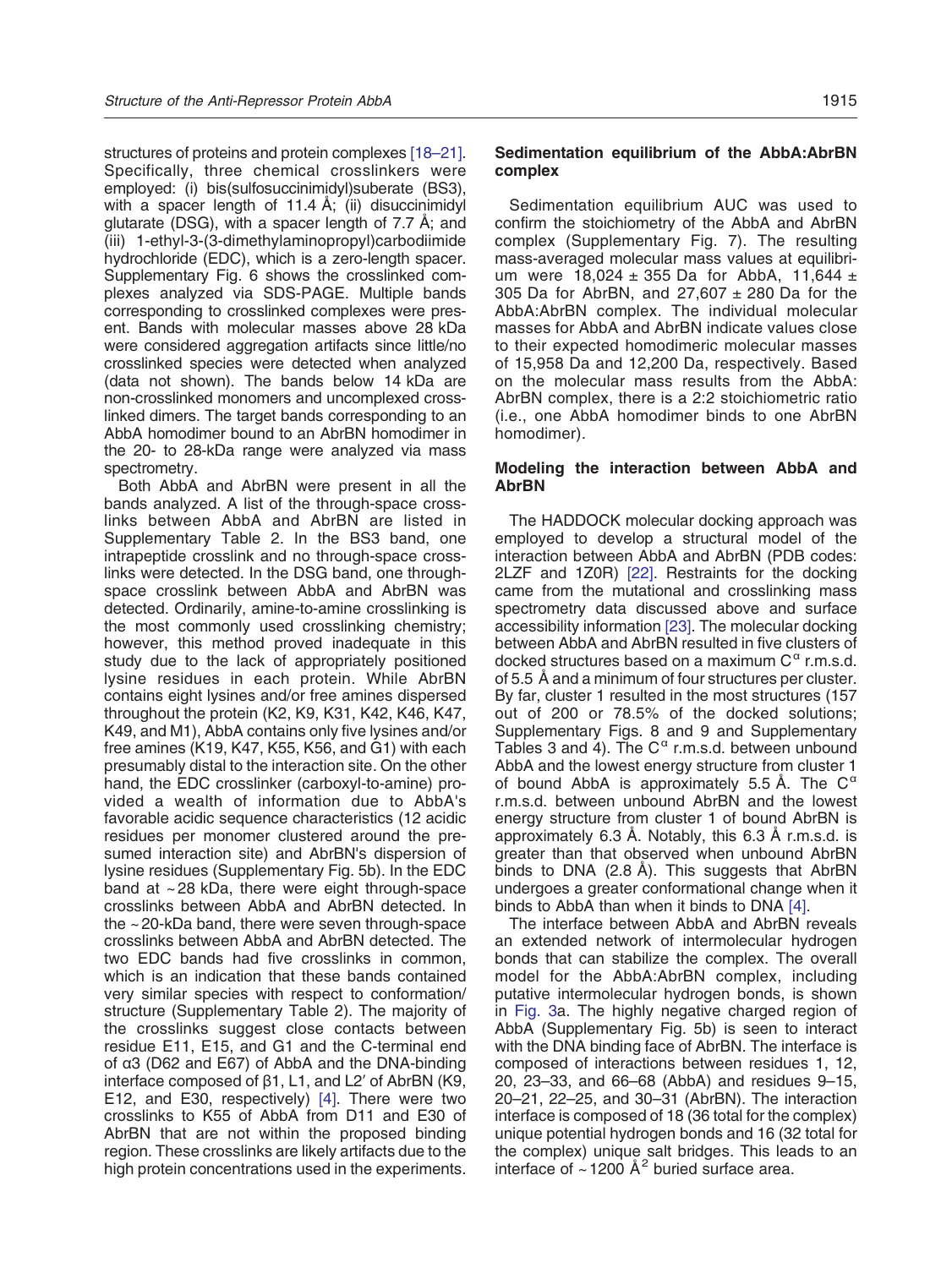<span id="page-5-0"></span>Upon complex formation, there are minimal conformational perturbations in β3, β4, β3′, and β4′ of AbrBN and α2, α3, α2′, and α3′ of AbbA. However, AbrBN's DNA binding region (residues 6–32 and 29′–33′ and residues 6′–32′ and 29–33) appears to undergo significant changes, similar to those we previously determined in the AbrBN: abrb8 modeled complex [\[4\].](#page-11-0) Notable conformational changes are also observed in AbbA within its first 30 residues (Fig. 3b, blue/broad regions indicate larger conformational changes upon complex formation compared to red/narrow regions). tCONCOORD [\[24\]](#page-12-0) conformational space analysis (see Supplementary Methods) reveals that unbound AbbA has the propensity to sample a larger conformational space within its first 30 residues compared to the rest of the protein (Fig. 3c).

Principal components analysis (PCA) was also performed on the NMR structure ensembles of AbbA (see Supplementary Methods). PCA is a standard tool in the field of multivariate analysis for extracting from a set of interrelated variables a much smaller set that retains most of the variation contained in the

full set. By setting up a correlation matrix whose elements are the ensemble average of the pairwise products of displacements from their average position of landmarks (such as the  $C^{\alpha}$  positions in a protein), PCA can be very helpful in identifying, from an NMR structural ensemble, correlations in conformational rearrangements within a protein [\[25\]](#page-12-0). A structural PCA plot for the first principal component of the NMR structure of AbbA (Fig. 3d) reveals the following: on average, within the NMR structure ensemble, (i) residues  $1-30$  ( $\alpha$ 1 and L1) move in an anti-correlated (opposite) fashion with residues  $1'-30'$  (α1' and L1'); (ii) residues 66–68 move in an anti-correlated fashion with residues 66′–68′; and (iii) the dimerization interface ( $α2$ ,  $α3$ ,  $α2'$ , and  $α3'$ ) move in an anti-correlated fashion also. Most important here is the tendency for a general concerted motion involving α1/L1 and α1′/L1′. This concerted, anti-correlated event can be viewed as α1/L1 moving away from α1′/L1′ to accommodate AbrBN binding. These concerted motions allow the domains to appropriately reorient during complex formation with AbrB, enabling critical negatively



Fig. 3. AbbA's interactions and motions upon binding AbrB. For (a), AbbA is colored orange, AbrBN is colored gray, and hydrogen bonds are noted by blue broken lines. (a) Lowest energy model from cluster 1 from the docking protocol between AbbA and AbrBN by HADDOCK. Hydrogen bonds between AbbA and AbrBN shown as blue broken lines with those residues involved in the interaction shown as sticks. (b) A representation of the r.m.s.d. between the unbound and bound AbbA. The r.m.s.d. is noted in two separate manners, the r.m.s.d. goes from low to high based on color (red to white to blue) and thickness of cartoon. (c) The conformational space sampling unbound AbbA can undergo. The structure is rotated 90° about the x-axis from (d) to highlight the inherent flexibility of the first helix and the loop between helix 1 and helix 2 (yellow to orange; blue to cyan). (d) PCA plots of the maximum likelihood correlation matrix for the unbound structure of ensembles of Abba, first principle component. Regions colored similarly (red or blue) are regions with potential self-correlated movement, whereas regions colored differently (red versus blue) represent potential anti-correlated movement.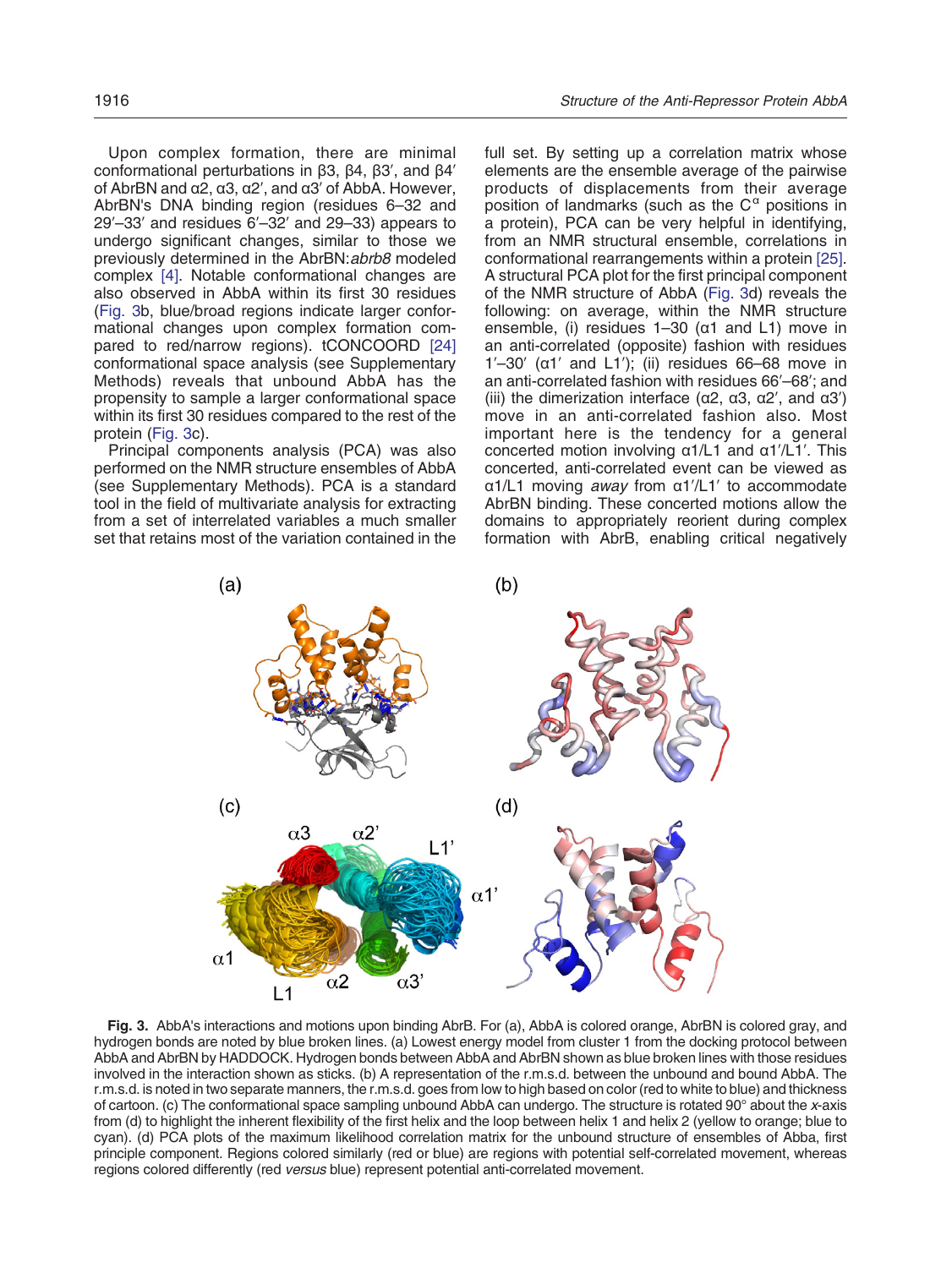charged residues on AbbA (the majority of which are found within the first 30 residues and C-terminus) to maximize their interaction with residues important to AbrB's DNA recognition and binding (R8, R15, and R23). We also note that the AbbA dimerization interface (composed of α2, α3, α2', and α3'; [Fig. 3](#page-5-0)b) shows a relatively low propensity for motion. This allows AbbA to readily retain its homodimeric state upon binding AbrB and provides a fulcrum point for the larger conformational shifts within its first 30 residues.

These structural/modeling results can be summarized as follows: the first 30 residues of AbbA, which have the greatest propensity for motion [\(Fig. 3c](#page-5-0)), show the largest conformational change between the unbound and the bound states ([Fig. 3](#page-5-0)b), with the α1/L1 and α1′/L1′ regions moving away from one another ([Fig. 3](#page-5-0)d) to accommodate formation of the AbbA:AbrBN complex ([Fig. 3](#page-5-0)a).

# **Discussion**

Previously, we solved the structure of the DNAbinding N-terminal domain of AbrB and provided a model for its DNA-binding proclivities [\[4\].](#page-11-0) However, there was no detailed information on the interaction between AbrB and AbbA or why AbbA would effectively compete with DNA for binding.

Generally, the most straightforward manner to prevent a protein binding to DNA is to make the protein's DNA-binding site inaccessible to the DNA. This entails the direct binding of an "inhibitor" protein at the DNA-binding site on the original protein. Such a mechanism necessitates a protein–protein binding affinity that can readily contest DNA binding. Since imitation is the sincerest form of flattery, it is no surprise that some proteins have evolved structural and surface traits that closely mimic important DNA characteristics in order to assure competitive binding. In this case, rather than two proteins competing for the same section of DNA in order to control transcriptional activities, there is a competitive interaction between the inhibitor protein and the DNA binding sequence of the DNA-binding protein.

Though a few protein DNA mimics are known [\[26](#page-12-0)– [33\],](#page-12-0) they are still relatively uncommon, with perhaps less than 20 having been discovered at this time. While those that have been discovered appear to exhibit quite diverse cellular functions, they generally share a common structural feature: the use of appropriately spaced glutamic acid and aspartic acid amino acids to imitate DNA backbone phosphates. Many, but not all, also have highly hydrophobic cores to stabilize the protein fold, which has to cope with both a preponderance of charged residues that mimic the phosphate backbone and the small internal volume imposed by the restrictions placed by the size of DNA. For example, the dimeric Ocr (overcome classical restriction) protein is expressed by bacteriophage T7 upon infection of Escherichia coli. Ocr rapidly reduces Type I DNA restriction systems within the host cell and enables successful bacterial infection of the bacterium [\[26\].](#page-12-0) Each Ocr monomer forms a bundle of three long α-helices with an additional shorter α-helix. The shorter helix is responsible for dimer formation. Superposition of two 12-bp B-DNA molecules on the Ocr dimer shows that multiple aspartic acid and glutamic acid residues in the three long α-helices lie in positions that approximate the helical turns of the DNA, providing a comparable electrostatic appearance. The two monomeric units that comprise the Ocr dimer are at  $\sim$  34 $\degree$  to one another, approximating the B-DNA bend. The very recently characterized protein DMP12 (also known as NMB2123) from a variety of Neisseria species also presents a surface replete with aspartic acid and glutamic acid residues [\[27\]](#page-12-0). DMP12 binds to histone-like proteins with high affinity. DMP12 is proposed to control the stability of the nucleoid in Neisseria. DMP12 contains five α-helices and four anti-parallel β-strands assembled in a novel fold. As in the case of Ocr, the spacing and conformational arrangement of the aspartic acid and glutamic acid residues in DMP12 closely emulate the helicity and charge distribution found in DNA. A notably different structural template for a DNA mimic protein can be found in ArdA [\[33\]](#page-12-0). Interestingly, from a functional standpoint, ArdA is "Ocr-like", also operating as an anti-restriction/modification agent. Restriction modification systems are generally used by bacteria to protect themselves from foreign DNA. ArdA has a particularly unique structure, consisting of three domains each with a different fold. The N-terminal domain of ArdA consists of a threestranded β-sheet and one short α-helix. The central domain is a four-helix bundle. The C-terminal domain comprises a three-stranded β-sheet and three α-helices packed together in a fashion that creates a groove in the structure. The resulting full ArdA structure is quite long and does not exhibit a highly organized central hydrophobic core that anchors the three domains. Despite this very distinctive assembly, ArdA once again provides a negative electrostatic surface consisting of an array of aspartic acid and glutamic acid residues that imitate the phosphate backbone of a polynucleotide. The AbbA protein from *B. subtilis* represents a new member of the DNA mimic genre.

We determined that the functional AbbA dimer binds to AbrB with an affinity that is comparable to the affinity that AbrB binds to its DNA targets and that AbbA binds solely to the N-term DNA-binding domain of AbrB. Residues R8, R15, and R23 in AbrB, all involved in DNA binding, are also involved in AbrB binding to AbbA. These observations suggest that AbbA's mechanism of action likely involves displacement of DNA from AbrB. We elucidated the high-resolution NMR structure of the AbbA dimer and used chemical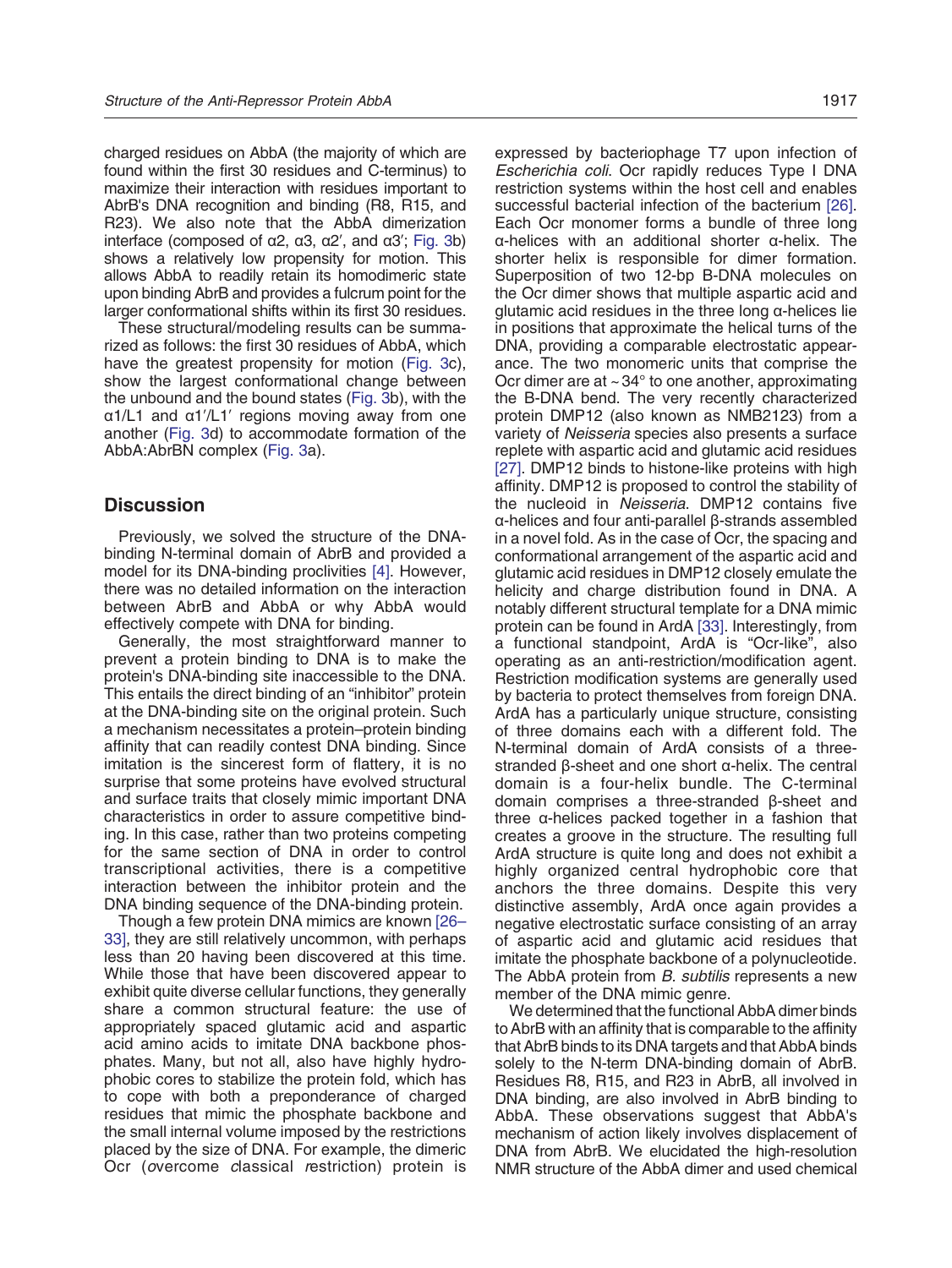<span id="page-7-0"></span>

Fig. 4. AbbA is a DNA mimic. (a) Charge distribution shown in surface format of the unbound/free NMR characterized structure of AbbA presenting a DNA-like surface for the interaction with AbrB. Positive residues are shown in blue while negative residues are shown in red. (b) A cartoon format of the unbound/free NMR characterized structure of AbbA with side-chain oxygens of glutamic acid residues 16, 29, 33, and 67 shown as spheres. (c) B-DNA dodecamer (PDB code: 1BNA) shown as a surface plot according to charge distribution for comparison to (a). (d) Superposition of both the unbound/free NMR characterized structure of AbbA and 1BNA depicted in cartoon format with side-chain oxygens of glutamic acid residues 16, 29, 33, and 67 shown as spheres. Note how the side-chain oxygens line up to make a DNA-like phosphate backbone. For (a) and (b), the distance of one turn of DNA and minor grooves are noted with yellow broken lines and distances.

crosslinking and mass spectrometry to define AbbA: AbrB interactions. We also confirmed the binding stoichiometry between AbbA:AbrBN (dimer:dimer). This information provided restraints for subsequent computational docking efforts. These data allowed us to generate a detailed putative model for the AbbA: AbrBN complex. Of particular interest are any characteristics of AbbA that may help drive binding of AbrB and also any features that would make AbbA an appealing binding alternative to DNA.

The first 30 residues of AbbA, encompassing α1 and L1, are involved in the interaction with AbrB and also demonstrate the greatest propensity for conformational sampling. Additionally, in the AbbA dimer, these symmetrically disposed regions move in an

opposing fashion. These data make functional sense when comparing the structure of the unbound AbbA dimer with the structure of the AbbA dimer bound to AbrBN. Upon binding, we note that α1/L1 in one monomeric AbbA unit moves away from α1/L1 in the other monomeric unit  $(α1'/L1')$ . This provides AbbA with the ability to reorient important elements in order to appropriately interact with AbrB.

From a purely structural standpoint, a particularly attractive incentive for AbrB's desire to bind to AbbA is apparent. Figure 4 shows that AbbA possesses structural and electrostatic traits suggesting that it is, to some degree, a "DNA mimic". In Fig. 4a, the charge distribution of the surface AbbA uses to interact with AbrB is shown (negative residues are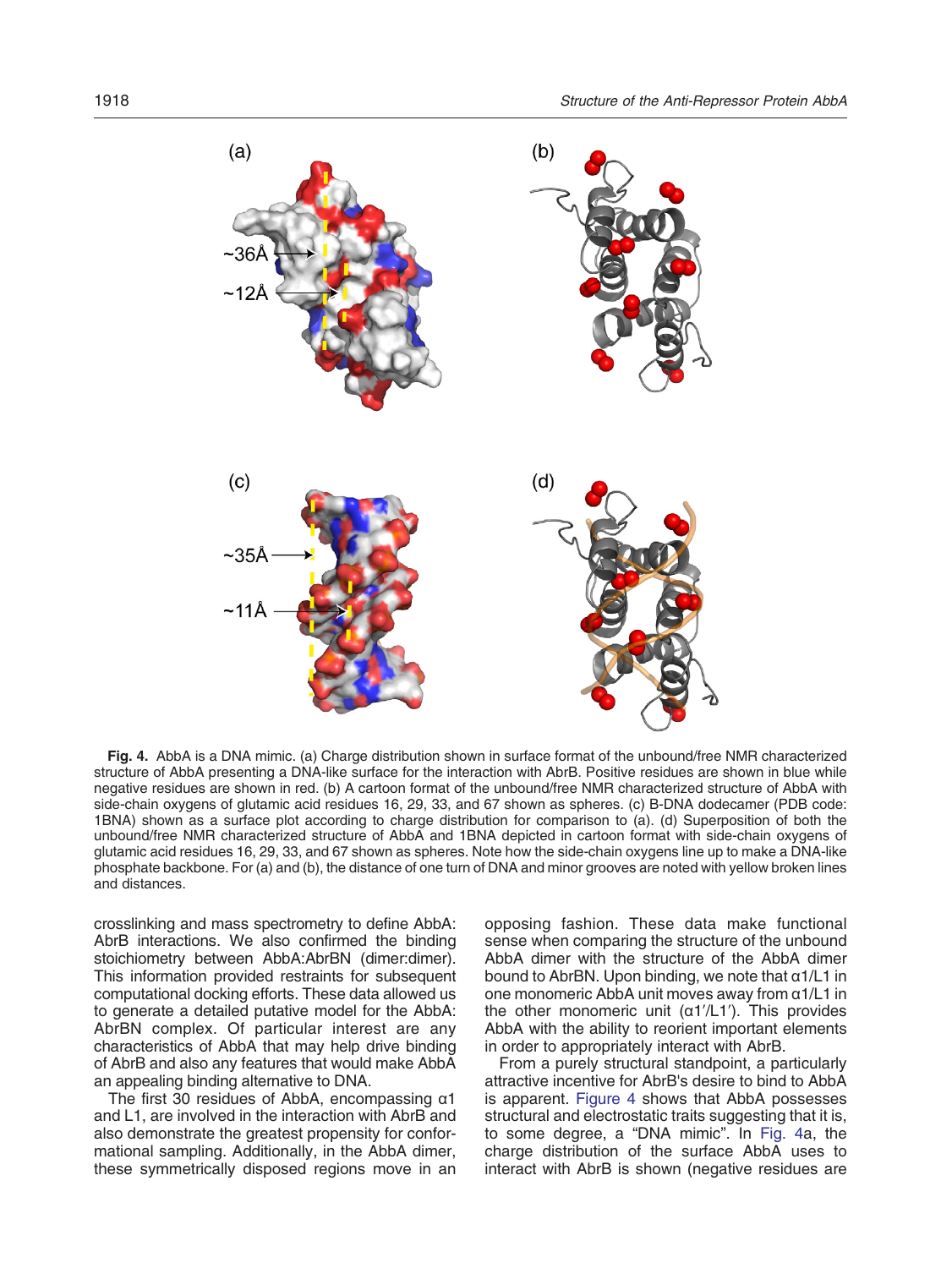red; positive residues are blue). A ribbon structure of AbbA is seen in [Fig. 4](#page-7-0)b with side-chain oxygen atoms of glutamic acid residues 16, 29, 33, and 67 (16′, 29′, 33′, and 67′) as red spheres. It is instructive to compare the structures shown in [Fig. 4](#page-7-0)a and b with those presented in [Fig. 4](#page-7-0)c and d. In [Fig. 4c](#page-7-0), the charge distribution surface of a B-DNA dodecamer is shown (PDB code: 1BNA; negative charge in red and positive charge in blue) [\[34\].](#page-12-0) It is immediately evident that there are striking similarities between the charge distributions of the AbbA interaction surface and the DNA (including distances between adjacent grooves). In [Fig. 4](#page-7-0)a, we note that the distance between glutamic acids 16 and 67′ in the AbbA dimer is  $\sim$  36 Å and the distance between glutamic acids 29 and 29' is  $\sim$  12 Å. These distances compare very favorably with one turn of B-DNA  $(-35 \text{ Å})$  and the minor groove width  $(-11 \text{ Å})$ , see [Fig. 4c](#page-7-0). [Figure 4d](#page-7-0) shows AbbA (displaying the glutamic acids noted above) superimposed on the double-helical backbone of 1BNA (yellow). With these clear structural and charge similarities between DNA and AbbA in mind, it is not surprising that AbrB views AbbA as an excellent binding partner and remarkably competitive with DNA. In fact, despite the conformational change seen in AbbA upon binding AbrBN, AbbA retains nearly identically positioned glutamic amino acids between the bound and unbound forms, thereby presenting a similar DNA mimic interface in the bound and unbound forms (Supplementary Fig. 10).

In summary, in this work, we have determined the NMR structure of the anti-repressor protein AbbA from B. subtilis. In addition, using a combination of ITC, SELC, AUC, crosslinking mass spectrometry, and computational modeling, we have generated the first detailed model for how and why AbbA binds to the transition state regulator protein AbrB. In order to carry out its functional role, we have demonstrated that AbbA acts as a direct DNA mimic.

# Materials and Methods

#### Expression and purification of AbbA

The abbA orf was cloned into expression vector pET-15b containing a thrombin cleavable N-terminal histidine tag. The purified plasmids were then transformed into competent BL21(DE3) cells (Novagen). AbbA was grown at 30 °C at 120 rpm in 1 L of LB broth containing 100 μg/ml ampicillin until an  $OD_{600nm}$  reached ~0.7. Isopropyl-β-D-thiogalactopyranoside (IPTG) was added to a final concentration of 0.6 mM, and the culture was grown for 8 h at 30 °C. The cells were harvested by centrifugation and resuspended in 50 ml of lysis buffer containing 20 mM Tris (pH 7.5), 300 mM NaCl, 10 mM imidazole, and  $0.02\%$  NaN $_3$ , supplemented with protease inhibitor and 0.01% Triton X-100. The cells were disrupted by sonication, and the resulting lysate was

clarified by centrifugation and applied to Ni-NTA affinity resin (Qiagen). Purified AbbA fractions were pooled and extensively dialyzed against Q-Sepharose buffer containing 20 mM Tris (pH 7.5), 10 mM NaCl, and 0.02%  $NaN<sub>3</sub>$ . The N-terminal histidine tag was removed using 200 U of thrombin. Cleaved AbbA was then applied to Q-Sepharose resin (Qiagen) and Ni-NTA affinity resin to capture any remaining His-tagged AbbA. The load and wash were collected and extensively dialyzed against NMR buffer containing 20 mM Tris (pH 6.5), 200 mM NaCl, 1 mM ethylenediaminetetraacetic acid (EDTA), 1 mM DTT, and 0.02% NaN<sub>3</sub>. Throughout the protocol, the presence of AbbA was monitored by 12% N-[2-hydroxy-1,1-bis(hydroxymethyl) ethyl]glycine gel electrophoresis. Production of <sup>1</sup>H-<sup>15</sup>N-<sup>13</sup>C samples for NMR analysis followed the above mentioned protocol with the substitution of minimal medium (M9T) with 1 g of  $[^{15}N]$  ammonium chloride and 2 g of  $[U^{-13}C_{6}]$  glucose for expression. Protein concentrations in all experiments were determined using Bradford and BCA assays.

#### Expression and purification of AbrB, AbrBN, and AbrBC

Full-length AbrB from B. subtilis was expressed and purified as described previously [\[18\]](#page-12-0). AbrBN was expressed and purified as previously described [\[35\].](#page-12-0) AbrBC was cloned into expression vector pET-28a containing a thrombin cleavable N-terminal histidine tag. AbrBC was expressed and purified similarly to full-length AbrB with the following changes: After purification over the Q-Sepharose, fractions containing purified AbrBC were pooled and dialyzed into lysis buffer. AbrBC was then applied to Ni-NTA affinity resin equilibrated with lysis buffer to capture any remaining His-tagged AbrBC. The load and wash were collected and dialyzed into 10 mM  $KH<sub>2</sub>PO<sub>4</sub>$ (pH 7.0) and 200 mM KCl.

#### Size-exclusion liquid chromatography

A protein molecular mass standard (Bio-Rad) containing bovine thyroglobulin (670,000 Da), bovine γ-globulin (158,000 Da), chicken ovalbumin (44,000 Da), equine myoglobin 17 (17,000 Da), and vitamin B12 (1350 Da) was used. Analysis was performed at room temperature using a Waters Breeze HPLC system equipped with a 4.6-mm ID Å ~ 30 cm TOSOH TSK-GEL SW2000 sizeexclusion column. For the multimerization experiments, sample volumes of 10 μl with concentrations ranging from 10 μM to 1 mM were injected with a flow rate of 0.3 ml/min for 25 min. In order to detect complex formation, we mixed equimolar amounts of AbbA and AbrBN or AbrBC prior to injection. A mobile phase of 20 mM Tris (pH 7.5) and 200 mM NaCl was used. Chromatographs were analyzed with Waters Breeze software version 3.30.

#### Native mass spectrometry

All mass spectrometry analyses were performed on a Waters Quadrupole Time-of-Flight instrument (Waters, Milford, MA). Positive ion electrospray spectra of 20 μM AbbA were acquired in 10 mM ammonium acetate buffer (pH 7.5) using the standard electrospray ionization source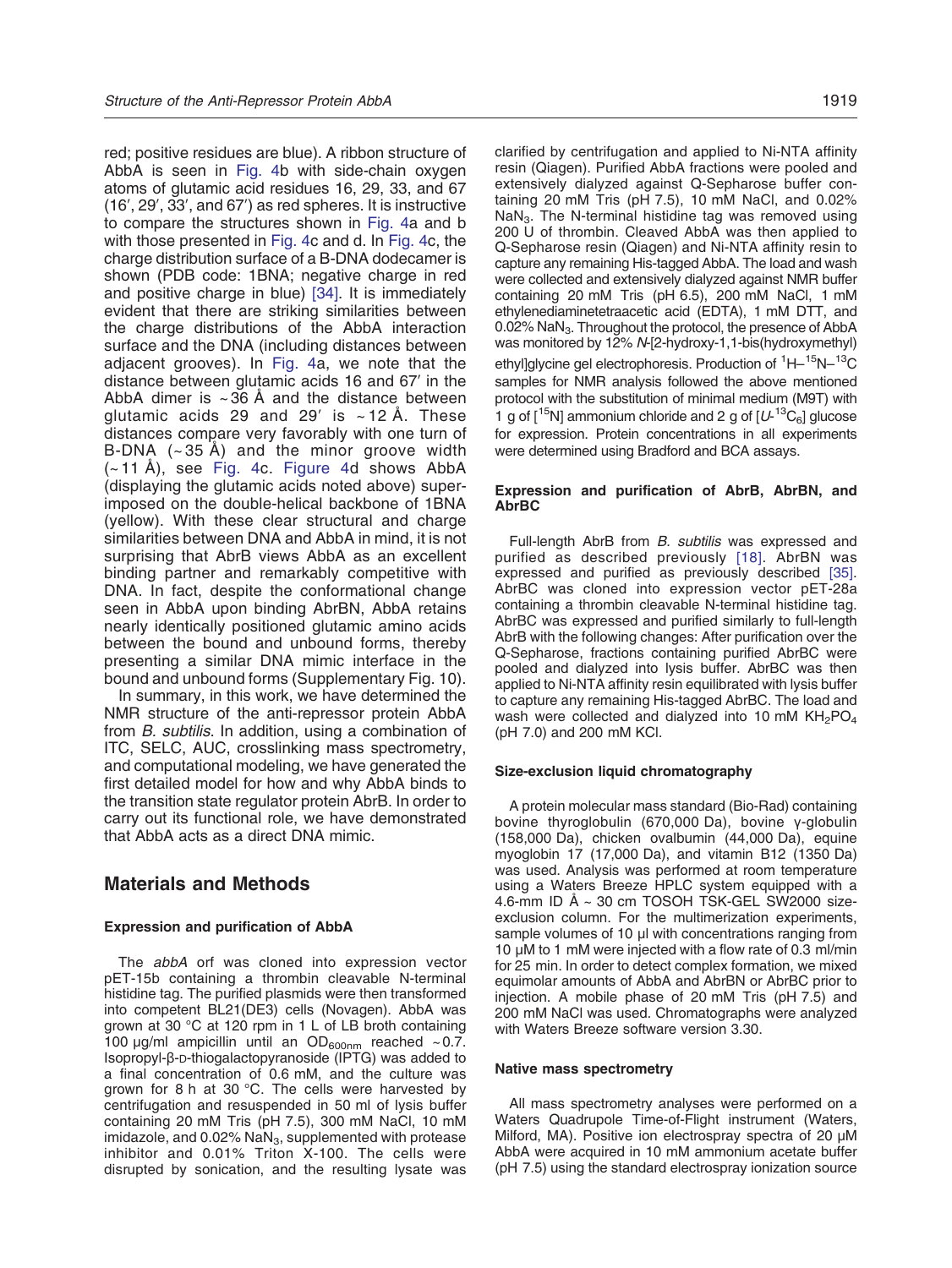operated at a 3.5-kV capillary voltage. Samples were infused at a flow rate of 20 μl/min. The data were acquired at a scan rate of 1 scan per second over the range 200– 5000 m/z. The instrument was operated at a resolution of 5000–6000. One hundred scans were collected and summed, and the multiply charged spectra were transformed into a calculated molecular mass using MassLynx 4.0 acquisition and data processing software. The spectra were smoothed twice using a moving average algorithm with a window width of 3 data points. Maximum entropy software, MaxEnt 1, was used for deconvolution of multiply charged electrospray envelopes.

## Co-purification of AbbA with  $His<sub>6</sub>$ -AbrB

Unmodified AbbA was purified as previously described [\[8\].](#page-12-0) His<sub>6</sub>-AbrB and derivatives were purified from  $E$ . coli BL21 (DE3) as follows: Overnight cultures were grown at 37 °C in LB supplemented with 100 μg/ml ampicillin, diluted 1:50 into 500 ml fresh LB/ampicillin, and grown at 30 °C until an OD $_{600nm}$  reached ~0.5. IPTG was then added to a final concentration of 1 mM to induce expression. The culture was grown with IPTG for 2 h at 30 °C. Harvested cells were resuspended in 25 ml ice-cold buffer A (50 mM Tris at pH 7.5 and 150 mM NaCl) and disrupted by sonication. Cell debris was removed by centrifugation at 32,000g for 15 min. The clarified supernatant was applied to 500 μl (bed volume) Ni-NTA agarose beads (Qiagen). The column was washed with 50 ml buffer B (buffer A plus 20 mM imidazole). The bound protein was eluted with three 1-ml fractions of buffer C (buffer A plus 500 mM imidazole). Purity was assessed by 15% SDS-PAGE. Purified protein was stored at 4 °C.

Highly purified AbbA (2 μM) was added to binding buffer  $[25 \text{ mM Tris (pH 8.0)}, 100 \text{ mM KCl}, 5 \text{ mM MgCl}_2]$ , 0.2 mM DTT, and 10% (vol/vol) glycerol] and incubated with highly purified wild-type His $_6$ -AbrB, His $_6$ -AbrB $_{\rm{ROM}}^{\rm{R8A}}$ His<sub>6</sub>-Abr $\rm\bar{B}^{R15A},\;His_{6}$ -Abr $\rm{B}^{R23A},\;$  or  $\rm\,His_{6}$ -Abr $\rm{B}^{R24A}$ (20  $\mu$ M) (for a total volume of 1 ml) at 37 °C for 10 min. One hundred microliters (bed volume) of Ni-NTA agarose was added to each binding reaction and incubated for 10 min at room temperature. The Ni-NTA agarose was pelleted, and the supernatant was removed and set aside. Each reaction was then washed with 30 ml of binding buffer containing 20 mM imidazole and eluted at 50 °C with 200 μl of SDS sample buffer. AbbA and  $His<sub>6</sub>-AbrB$  were detected in the various fractions by Coomassie staining.

#### Isothermal titration calorimetry

For the ITC measurements, purified AbbA and AbrB were extensively buffer exchanged into ITC buffer  $[10 \text{ mM } KH_2PO_4$  (pH 7.0) and 200 mM KCI]. The AbbA:AbrB ITC experiments were performed at 26 °C using an AutoITC200 microcalorimeter (GE MicroCal Inc., USA) by injecting 2 μl of 300 μM AbbA into a 200-μl sample cell containing 15 μM AbrB. A total of 20 injections were performed with a spacing of 180 s and a reference power of 7 μcal/s. The binding isotherms were fit to a one-site binding model using Origin 7 Software (MicroCal, Inc., USA).

#### NMR spectroscopy and structure calculations

NMR experiments were carried out on 1.0 mM samples in 90%:10% or 1%:99% H<sub>2</sub>O:D<sub>2</sub>O, 20 mM Tris (pH 6.5), 200 mM NaCl, 1 mM EDTA, 1 mM DTT, and 0.02% NaN<sub>3</sub>. All experiments were performed at 305 K on a Varian INOVA 600 or Bruker Avance 700 both equipped with tripleresonance cryoprobes. Sequential assignments were made from HNCACB, CBCA(CO)NH, HNCA, HN(CO)CA, HNCO, and HN(CA)CO experiments [\[36](#page-12-0)–40]. Side chains were assigned from H(CCO)NH, (H)C(CO)NH, and HCCH-TOCSY experiments [\[36,38,39\]](#page-12-0). Side-chain aromatic chemical shifts were identified through a combination of (HB) CB(CGCD)HD, (HB)CB(CGCDCE)HE, aromatic CHSQC, and aromatic CNOESY (50 and 120 ms mixing times) [\[41\].](#page-12-0) Side-chain amines of glutamine and asparagine were identified through the CB(CACO)NH and HNCACB. HNHA, CSI, and TALOS experiments were used to determine coupling constants for assigning backbone ψ and  $\phi$  angles and hydrogen bonds [\[42\].](#page-12-0)  $^{1}D_{NH}$  RDCs (residual dipolar couplings) were measured on 1.0 mM uniformly labeled 15N samples of AbbA using IPAP-HSQC experiments recorded on a Bruker Avance 700 from 6.0 mm to 4.2 mm radially compressed 7% polyacrylamide gels [\[43\].](#page-13-0) NOEs were obtained from 3D 15N-NOESY-HSQC experiments with 120 ms and 150 ms mixing times, 3D <sup>13</sup>C-NOESY-HSQC experiment with 120 ms mixing time, aromatic 3D <sup>13</sup>C-NOESY-HSQC experiments with 50 and 120 ms mixing times, and 3D <sup>13</sup>C-NOESY-HSQC isotopefiltered experiment with 120 ms mixing time to obtain intermolecular NOEs [44–[46\].](#page-13-0) The spectra were processed with NMRPipe and analyzed with NMRView on LINUX or MAC workstations [\[47,48\].](#page-13-0)

#### Structure calculations

The automated NOE assignment and the structure calculation were performed with CYANA 3.0 [\[49\]](#page-13-0). Monomeric structures were first calculated through dihedral constraints, J-coupling constraints, and carbon and nitrogen NOESY experiments (120 ms, 120 ms, and 150 ms mixing times, respectively). The resulting monomeric structure was then run through the DALI server [\[17\]](#page-12-0). Through the DALI analysis, a model of the AbbA dimeric sequence was constructed through MODELLER and scored by the DOPE scoring method [\[50\]](#page-13-0). The model with the best DOPE score was used as a starting structure for the structural calculations. Dimeric structure calculations included the calculation of 100 structures with the top 20 structures being used for analysis, 20,000 torsion angle dynamics steps per conformer, and used standard RDC weight and cutoff values. RDC  $D_a$  and R values within the CYANA protocol were −1.843 and 0.444. RDC restraints for the dimer structures were fit and analyzed with the MODULE program using SVD, where the measured RDC value was assigned to the N–H vectors of a given residue in each of the two monomeric subunits [\[51\]](#page-13-0). Structures were calculated with NOEs, J-coupling restraints (determined from the HNHA), and RDCs and  $ψ$  and  $φ$  angles (TALOS predictions). Ninety-nine CYANA conformers with the lowest final target function values were subjected to restrained energy minimization in implicit solvent in AMBER [\[52\]](#page-13-0). The lowest 20 energy structures as calculated through AMBER were than analyzed, minimized for further violations, and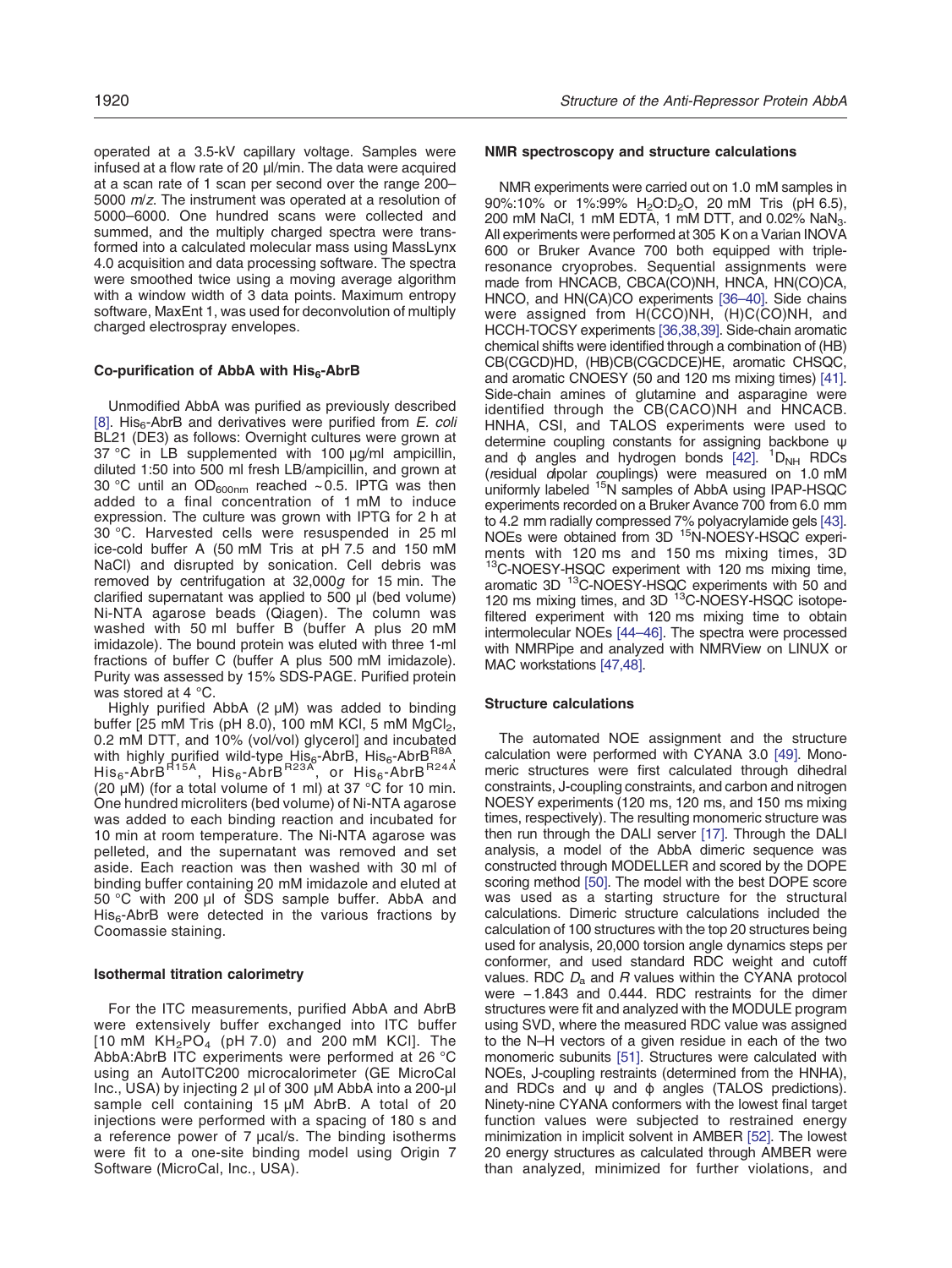ultimately submitted to the PDB. Molecules were visualized and aligned with PyMOL [\[53\].](#page-13-0) The structure was further analyzed by PSVS and WHATCHECK to confirm stereochemical quality of a protein structure [\[15,16\]](#page-12-0).

#### Sample preparation and nano-flow liquid chromatography electrospray ionization tandem mass spectrometry analysis

Purified AbbA and AbrBN in 10 mM  $KH<sub>2</sub>PO<sub>4</sub>$  (pH 7.5), 15 mM KCl, 1 mM EDTA, and 0.02% NaN<sub>3</sub> were mixed in a ratio of 1.5:1 and incubated at 4 °C overnight. The amine-to-amine crosslinkers BS3 and DSG (Pierce) were added to 100 μl of the reaction mixture at a 1:50 (protein-to-crosslinker) ratio. The reaction proceeded for 1.5–2 h and was quenched with Tris. For the EDC and sulfo-NHS (N-hydroxysulfosuccinimide) reaction, 8 mM EDC and 10 mM sulfo-NHS were added to 500 μM AbbA in 4-morpholineethanesulfonic acid buffer [100 mM 4-morpholineethanesulfonic acid (pH 6.0) and 500 mM NaCl] for 15 min. β-Mercaptoethanol was added to deactivate excess EDC. Next, 400 μM AbrBN in phosphatebuffered saline buffer [10 mM  $KH_2PO_4$  (pH 7.5) and 200 mM KCl] was added to the reaction mixture. The reaction proceeded for 2 h before quenching with ethanolamine. The reaction mixtures were then separated on a 1D-SDS-PAGE gel. Following separation, the molecular mass region corresponding to that of an AbbA and AbrBN complex (~20–28 kDa) was excised and subjected to an in-gel reduction, iodoacetamide alkylation, and trypsin digestion as previously described [\[54\]](#page-13-0). Extracted peptides were lyophilized to dryness and then resuspended in 20 μl of 2% acetonitrile and 0.1% formic acid prior to liquid chromatography tandem mass spectrometry (LC-MS/MS) analysis. Chromatographic separation was performed on a Waters NanoAcquity UPLC equipped with a 1.7 μm BEH130 C<sub>18</sub> 75 μm ID  $\times$  250 mm reversed-phase column. The mobile phase consisted of (a) 0.1% formic acid in water and (b) 0.1% formic acid in acetonitrile. Following a 4-μl injection, peptides were trapped for 5 min on a 5-μm Symmetry C<sub>18</sub> 180 μm ID  $\times$  20 mm column at 5 μl/min in 99.9% A. The analytical column was then switched in-line and a linear elution gradient of 5% B to 40% B was performed over 60 min at 400 nl/min. The analytical column was connected to a fused silica PicoTip emitter (New Objective, Cambridge, MA) with a 10-μm tip orifice and coupled to a Waters Synapt G2 Quadrupole Time-of-Flight mass spectrometer through an electrospray interface. The instrument was operated in data-dependent mode of acquisition with precursor mass spectrometry scans from  $m/z$  50–2000 and the top three most abundant precursor ions being subjected to MS/MS fragmentation. For all experiments, charge-dependent CID energy settings were employed and a 120-s dynamic exclusion was employed for previously fragmented precursor ions.

#### Qualitative and crosslinked peptide identification from raw LC-MS/MS

Raw LC-MS/MS data files were processed in Mascot distiller (Matrix Science) and then submitted to independent Mascot database searches (Matrix Science) against a

SwissProt (taxonomy B. subtilis) database (4290 forward sequences, updated December 2012) appended with the reverse sequence of all of the forward entries. Search tolerances were 10 ppm for precursor ions and 0.04 Da for product ions using trypsin specificity with up to two missed cleavages. Carbamidomethylation (+57.0214 Da on C) was set as a fixed modification, whereas oxidation (+15.9949 Da on M) and hydrolyzed DSG (+114.031694 Da on K) or hydrolyzed BS3 (+156.0786 Da on K) were considered as variable modifications. All searched spectra were imported into Scaffold (Proteome Software), and protein confidence thresholds were set using a Bayesian statistical algorithm based on the PeptideProphet and ProteinProphet algorithms that yielded a peptide and protein false discovery rate of  $1\%$  [\[55,56\]](#page-13-0). To identify crosslinked species, we generated Mascot distiller. MGF files were submitted to MassMatrix (v 2.4.2, February 2012) searches against a forward/reverse SwissProt database (taxonomy B. subtilis) of AbrBN and appended with the N-terminal thrombin cleavage site modified sequence of AbbA [\[57\].](#page-13-0) Search mass tolerances and modifications were as described for Mascot searches, with the "advanced search" option enabled to allow for interpeptide or intrapeptide crosslinking of DSG (+ 96.0211 Da), BS3 (+ 138.0681 Da), or EDC (−18.0106 Da). Specificity of the BS3 and DSG crosslinkers was initially confined to lysine–lysine residues and specificity of the EDC crosslinker was initially confined to lysine–aspartate or lysine–glutamate residues. A secondary search was then performed for each crosslinking reagent replacing lysine with glycine to allow for the mapping of crosslinked sites to the protein N-terminal primary amine. Trypsin rules were set to not allow cleavage at a crosslinked modified residue and only one crosslink per peptide pair was allowed. A peptide match within MassMatrix was only considered if peptide scoring thresholds were above that required for a matching probability less than  $p$ -value of <0.05. All crosslinked MS/MS spectra were manually inspected for adequate fragment ion coverage.

#### Sedimentation equilibrium AUC

AbbA and AbrBN were purified and concentrated to 2 mM and subjected to further purification using Sephacryl-100 High-Resolution gel-filtration media. Purified fractions of AbbA and AbrBN were diluted to 170 μM. For complex stoichiometry, purified AbbA and AbrBN were mixed at a 1:1 ratio at 170 μM. Sedimentation equilibrium experiments were performed in a Beckman Optima XL-A analytical ultracentrifuge (Beckman Instruments, Palo Alto, CA) equipped with absorbance optics and an An60 Ti rotor. Data were collected at 280 nm at rotor speeds of 16,000 and 24,000 rpm at 20 °C. The rotor was run at each speed for 20 h, and then scans were obtained at 20, 22, and 24 h.

#### AbbA:AbrBN modeling with HADDOCK

Default HADDOCK parameters were used throughout the docking procedure [\[22\]](#page-12-0) with the following exceptions: Non-crystallographic and C2 symmetry restraints were used for each dimer (AbbA and AbrBN, individually) and C2 symmetry restraints for the complex were used between residues 1–53 (and 1′–53′) of AbrBN and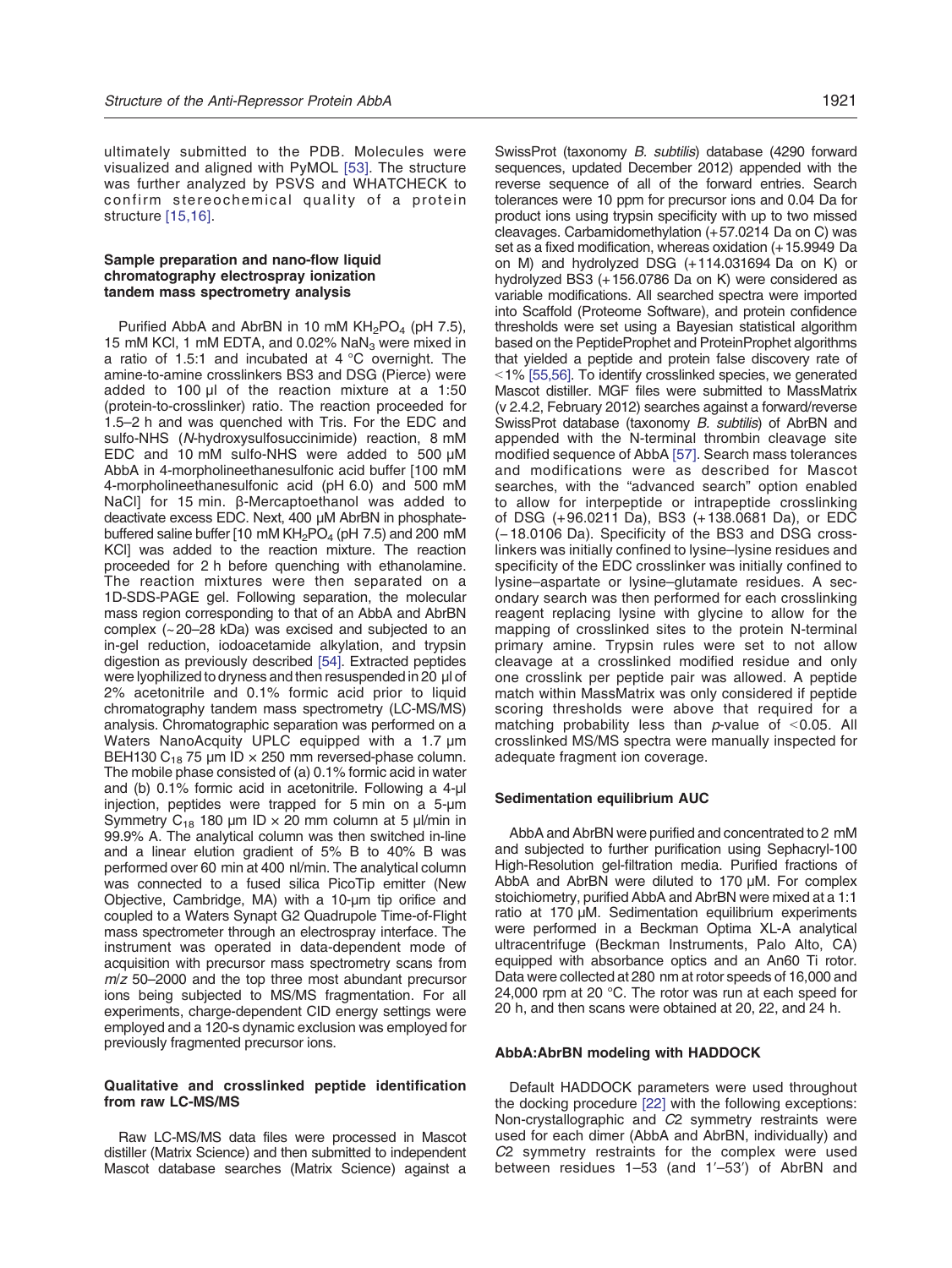<span id="page-11-0"></span>residues 8–60 (and 8′–60′) of AbbA. Semi-flexible residues were defined as the DNA-binding interface of AbrBN (residues 9–32 for each monomer) and DNA mimic interface of AbbA (residues 15–33 and 66–68). Fully flexible residues were set to accommodate the mass spectrometry crosslinking data, BS3 has a 11.4-Å spacer arm and DSG has a 7.4-Å spacer arm. For defining the appropriate HADDOCK flexibility parameters, the following criteria were taken into account: the large distances of the crosslinking moieties, the dynamic nature of both proteins (from tCONCORD, THESEUS, and published studies [4]), and the need to retain dimeric structures of both AbrBN and AbbA at all concentrations (from SELC and AUC data above). This resulted in the following residues being defined as fully flexible: 1–53 for AbrBN and 1–68 for AbbA on both monomers. Lastly, ambiguous restrains were not randomly excluded as in default HADDOCK parameters.

Active residues for AbrBN were determined from mutational studies showing that R8, R15, and R23 mutations knocked out the ability for AbbA to bind to AbrB and the mass spectrometry crosslinking studies showing that K9, D11, E12, E30, and D40 had crosslinks to AbbA (Supplementary Table 5). Passive residues for AbrBN were defined as charged residues around the active residues (the DNA-binding interface) with solvent accessibility of  $>50\%$ calculated by NACCESS [\[23\]](#page-12-0). Active residues for AbbA were determined from mass spectrometry crosslinking studies showing that G1, E11, E15, and E67 had crosslinks to AbrBN. Passive residues for AbbA were defined as charged residues around the active residues (the DNA mimic interface) with solvent accessibility of  $>40\%$  calculated by NACCESS (Supplementary Table 5). One thousand structures were generated for the first iteration (rigid docking), 200 were generated for the second iteration (semi-flexible docking), and 200 lowest energy structures were water refined. The  $C^{\alpha}$  r.m.s.d. values of the complexes were calculated using ProFit [\[58\].](#page-13-0) A cluster analysis was performed on the final docking solutions using a minimum cluster size of 4. The r.m.s.d. cutoff for clustering was manually determined to be 5.5 Å (lower than the default 7.5 Å). The r.m.s.d. matrix was calculated over the backbone atoms of the interface residues of the proteins. The lowest energy structure from the molecular docking within the highest populated cluster was further analyzed by PSVS to confirm stereochemical quality of a protein structure [\[15\]](#page-12-0).

## Accession numbers

Protein Data Bank: The AbbA coordinates have been deposited with the accession code 2LZF. Biological Magnetic Resonance Data Bank: The AbbA chemical shifts have been deposited with the accession code 18753.

# Acknowledgements

The work is dedicated to the memory of Mark A. Strauch, whose invaluable contributions to our understanding of AbrB we acknowledge. AUC work was performed at the Wake Forest University AUC Facility with Dr. Roy Hantgan. ITC work was performed at the University of North Carolina Macromolecular Interactions Facility. Kevin Blackburn (North Carolina State University) assisted with native mass spectrometry studies. This work was supported in part by the following: National Institutes of Health Grant RO1 GM55769 (J.C.); a grant from the V Foundation for Cancer Research (J.C.); a grant from the Kenan Institute for Engineering, Technology and Science (J.C.); and National Institutes of Health Grant GM18568 (R.L.).

# Appendix A. Supplementary data

Supplementary data to this article can be found online at [http://dx.doi.org/10.1016/j.jmb.2014.02.010.](http://dx.doi.org/10.1016/j.jmb.2014.02.010)

> Received 7 January 2014; Received in revised form 7 February 2014; Accepted 7 February 2014 Available online 15 February 2014

> > Keywords: transition state regulator; AbbA; DNA mimic; molecular docking; NMR

Present address: A. V. Banse, Institute of Molecular Biology, 297 Klamath Hall, 1229 University of Oregon, Eugene, OR 97403, USA.

A.T.T. and B.G.B. contributed equally to this work.

#### Abbreviations used:

SELC size-exclusion liquid chromatography; ITC isothermal titration calorimetry; HSQC heteronuclear single quantum coherence; NOE nuclear Overhauser enhancement; NOESY NOE spectroscopy; AUC analytical ultracentrifugation; PCA principal components analysis; EDTA ethylenediaminetetraacetic

acid; 3D three-dimensional; LC-MS/MS liquid chromatography tandem mass spectrometry

# References

- [1] Aertsen A, Michiels CW. Stress and how bacteria cope with death and survival. Crit Rev Microbiol 2004;30:263–73.
- [2] Hecker M, Volker U. General stress response of Bacillus subtilis and other bacteria. Adv Microb Physiol 2001;44:35–91.
- [3] Strauch MA, Hoch JA. Transition-state regulators: sentinels of Bacillus subtilis post-exponential gene expression. Mol Microbiol 1993;7:337–42.
- [4] Sullivan DM, Bobay BG, Kojetin DJ, Thompson RJ, Rance M, Strauch MA, et al. Insights into the nature of DNA binding of AbrB-like transcription factors. Structure 2008;16:1702–13.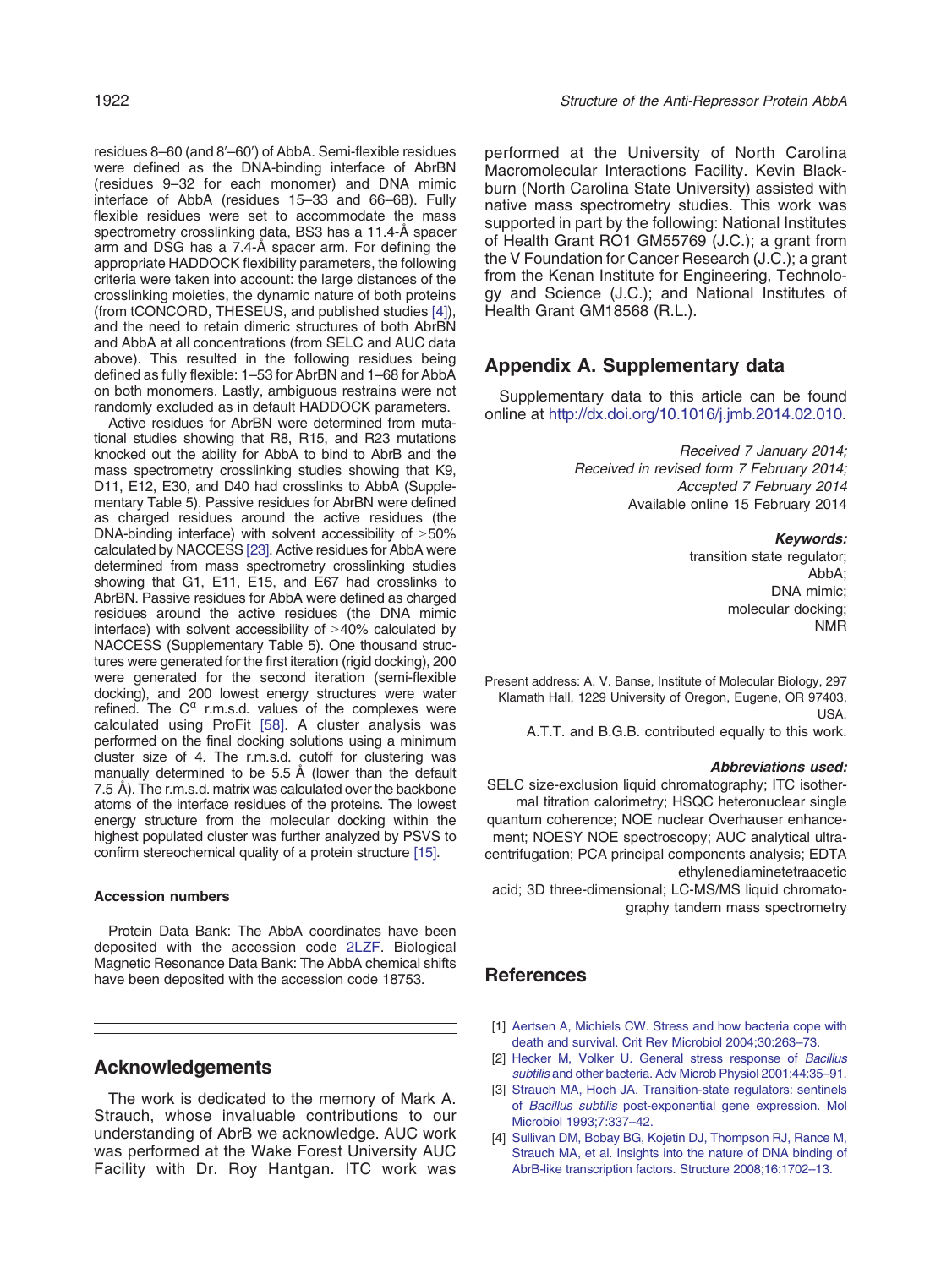- <span id="page-12-0"></span>[5] Xu K, Strauch MA. *In vitro* selection of optimal AbrB-binding sites: comparison to known in vivo sites indicates flexibility in AbrB binding and recognition of three-dimensional DNA structures. Mol Microbiol 1996;19:145–58.
- [6] Strauch M, Webb V, Spiegelman G, Hoch JA. The SpoOA protein of Bacillus subtilis is a repressor of the abrB gene. Proc Natl Acad Sci USA 1990;87:1801–5.
- [7] Molle V, Fujita M, Jensen ST, Eichenberger P, Gonzalez-Pastor JE, Liu JS, et al. The Spo0A regulon of Bacillus subtilis. Mol Microbiol 2003;50:1683–701.
- [8] Banse AV, Chastanet A, Rahn-Lee L, Hobbs EC, Losick R. Parallel pathways of repression and antirepression governing the transition to stationary phase in Bacillus subtilis. Proc Natl Acad Sci USA 2008;105:15547–52.
- [9] Bobay BG, Andreeva A, Mueller GA, Cavanagh J, Murzin AG. Revised structure of the AbrB N-terminal domain unifies a diverse superfamily of putative DNA-binding proteins. FEBS Lett 2005;579:5669–74.
- [10] Xu K, Clark D, Strauch MA. Analysis of abrB mutations, mutant proteins, and why abrB does not utilize a perfect consensus in the −35 region of its sigma A promoter. J Biol Chem 1996;271:2621–6.
- [11] Bobay BG, Benson L, Naylor S, Feeney B, Clark AC, Goshe MB, et al. Evaluation of the DNA binding tendencies of the transition state regulator AbrB. Biochemistry 2004;43:16106–18.
- [12] Strauch MA. In vitro binding affinity of the Bacillus subtilis AbrB protein to six different DNA target regions. J Bacteriol 1995;177:4532–6.
- [13] Lovell SC, Davis IW, Arendall WB, de Bakker PI, Word JM, Prisant MG, et al. Structure validation by Calpha geometry: phi, psi and Cbeta deviation. Proteins 2003;50:437–50.
- [14] Laskowski RA, Moss DS, Thornton JM. Main-chain bond lengths and bond angles in protein structures. J Mol Biol 1993;231:1049–67.
- [15] Bhattacharya A, Tejero R, Montelione GT. Evaluating protein structures determined by structural genomics consortia. Proteins 2007;66:778–95.
- [16] Vriend G. WHAT IF: a molecular modeling and drug design program. J Mol Graphics 1990;8:29.
- [17] Holm L, Sander C. Dali: a network tool for protein structure comparison. Trends Biochem Sci 1995;20:478–80.
- [18] Olson AL, Liu F, Tucker AT, Goshe MB, Cavanagh J. Chemical crosslinking and LC/MS analysis to determine protein domain orientation: application to AbrB. Biochem Biophys Res Commun 2013;431:253–7.
- [19] Sinz A. Chemical cross-linking and mass spectrometry for mapping three-dimensional structures of proteins and protein complexes. J Mass Spectrom 2003;38:1225–37.
- [20] Rappsilber J. The beginning of a beautiful friendship: crosslinking/mass spectrometry and modelling of proteins and multi-protein complexes. J Struct Biol 2011;173:530–40.
- [21] Leitner A, Walzthoeni T, Kahraman A, Herzog F, Rinner O, Beck M, et al. Probing native protein structures by chemical cross-linking, mass spectrometry, and bioinformatics. Mol Cell Proteomics 2010;9:1634–49.
- [22] Dominguez C, Boelens R, Bonvin AM. HADDOCK: a protein–protein docking approach based on biochemical or biophysical information. J Am Chem Soc 2003;125:1731–7.
- [23] Hubbard SJ, Thornton JM. NACCESS. London: Department of Biochemistry and Molecular Biology, University College; 1993.
- [24] Seeliger D, De Groot BL. tCONCOORD-GUI: visually supported conformational sampling of bioactive molecules. J Comput Chem 2009;30:1160–6.
- [25] Theobald DL, Wuttke DS. Accurate structural correlations from maximum likelihood superpositions. PLoS Comput Biol 2008;4:e43.
- [26] Walkinshaw MD, Taylor P, Sturrock SS, Atanasiu C, Berge T, Henderson RM, et al. Structure of Ocr from bacteriophage T7, a protein that mimics B-form DNA. Mol Cell 2002;9:187–94.
- [27] Wang HC, Wu ML, Ko TP, Wang AH. Neisseria conserved hypothetical protein DMP12 is a DNA mimic that binds to histone-like HU protein. Nucleic Acids Res 2013;41:5127–38.
- [28] Putnam CD, Tainer JA. Protein mimicry of DNA and pathway regulation. DNA Repair (Amst) 2005;4:1410–20.
- Dryden DT, Tock MR. DNA mimicry by proteins. Biochem Soc Trans 2006;34:317–9.
- [30] Banos-Sanz JI, Mojardin L, Sanz-Aparicio J, Lazaro JM, Villar L, Serrano-Heras G, et al. Crystal structure and functional insights into uracil-DNA glycosylase inhibition by phage Phi29 DNA mimic protein p56. Nucleic Acids Res 2013;41:6761–73.
- [31] Wang HC, Ko TP, Lee YM, Leu JH, Ho CH, Huang WP, et al. White spot syndrome virus protein ICP11: a histone-binding DNA mimic that disrupts nucleosome assembly. Proc Natl Acad Sci USA 2008;105:20758–63.
- [32] Hegde SS, Vetting MW, Roderick SL, Mitchenall LA, Maxwell A, Takiff HE, et al. A fluoroquinolone resistance protein from Mycobacterium tuberculosis that mimics DNA. Science 2005;308:1480–3.
- [33] McMahon SA, Roberts GA, Johnson KA, Cooper LP, Liu H, White JH, et al. Extensive DNA mimicry by the ArdA antirestriction protein and its role in the spread of antibiotic resistance. Nucleic Acids Res 2009;37:4887–97.
- [34] Drew HR, Wing RM, Takano T, Broka C, Tanaka S, Itakura K, et al. Structure of a B-DNA dodecamer: conformation and dynamics. Proc Natl Acad Sci USA 1981;78:2179–83.
- [35] Benson LM, Vaughn JL, Strauch MA, Bobay BG, Thompson R, Naylor S, et al. Macromolecular assembly of the transition state regulator AbrB in its unbound and complexed states probed by microelectrospray ionization mass spectrometry. Anal Biochem 2002;306:222–7.
- [36] Grzesiek S, Bax A. Measurement of amide proton exchange rates and NOEs with water in 13C/15N-enriched calcineurin B. J Biomol NMR 1993;3:627–38.
- [37] Ikura M, Kay LE, Bax A. A novel approach for sequential assignment of  ${}^{1}H$ ,  ${}^{13}C$ , and  ${}^{15}N$  spectra of proteins: heteronuclear triple-resonance three-dimensional NMR spectroscopy. Application to calmodulin. Biochemistry 1990;29:4659–67.
- [38] Logan TM, Olejniczak ET, Xu RX, Fesik SW. A general method for assigning NMR spectra of denatured proteins using 3D HC(CO)NH-TOCSY triple resonance experiments. J Biomol NMR 1993;3:225–31.
- [39] Logan TM, Olejniczak ET, Xu RX, Fesik SW. Side chain and backbone assignments in isotopically labeled proteins from two heteronuclear triple resonance experiments. FEBS Lett 1992;314:413–8.
- [40] Montelione GT, Emerson SD, Lyons BA. A general approach for determining scalar coupling constants in polypeptides and proteins. Biopolymers 1992;32:327–34.
- [41] Slupsky CM, Gentile LN, McIntosh LP. Assigning the NMR spectra of aromatic amino acids in proteins: analysis of two Ets pointed domains. Biochem Cell Biol 1998;76:379–90.
- [42] Cornilescu G, Delaglio F, Bax A. Protein backbone angle restraints from searching a database for chemical shift and sequence homology. J Biomol NMR 1999;13:289–302.